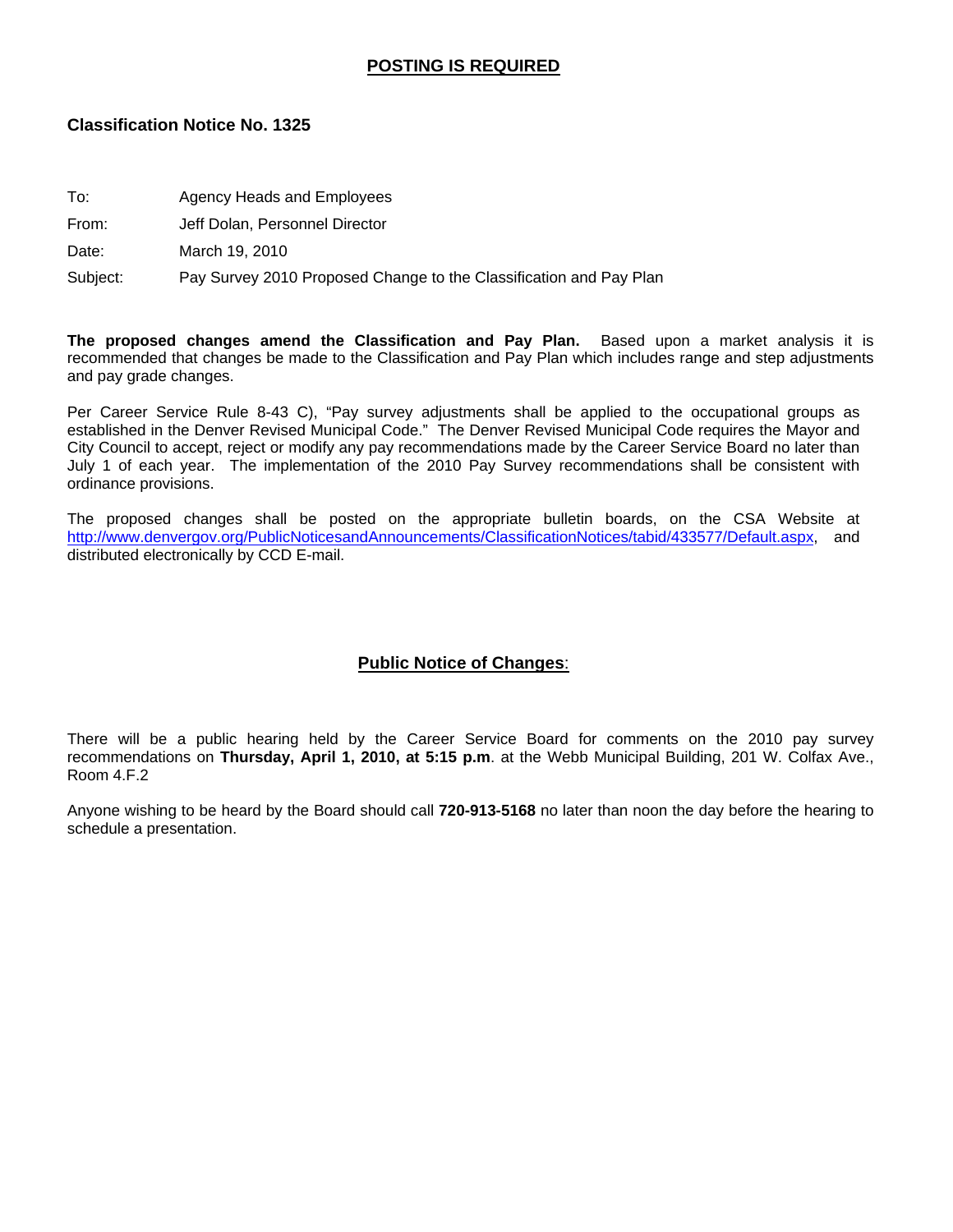# **2010 Pay Survey Market Adjustments**

Career Service Authority (CSA) has completed the annual market study of prevailing wages in the Denver metropolitan area. The City Charter and the Denver Revised Municipal Code (DRMC) require the survey to be completed with the findings and recommendations provided to the Career Service Board, the Mayor and City Council.

The annual pay survey analysis ensures that the city's pay ranges are competitive with comparable jobs in both the Denver metropolitan area and the national markets. When the market data indicates the City's pay for an occupational group has fallen behind the market, CSA recommends a structure increase for the occupational group. If the City's rates are above the market, CSA recommends no change.

Individual classifications may also be adjusted, or "bumped," to a higher pay grade based on the results of the market analysis. The classification must be 10% - 15% behind the market to be considered for a bump.

The occupational group adjustments are not designed to deliver a pay increase with one exception, when an employee's pay falls below step one of the adjusted pay range, the employee will move to the new step one, which will result in an increase. Occupational group adjustments recommended in the 2010 Pay Survey will be effective on July 1, 2010 in accordance with DRMC.

A pay increase is granted when a classification is "bumped" to a higher pay grade as a result of a pay survey adjustment. The pay increase is equal to approximately 4.55% for each pay grade bump upwards.

In May 2009, City Council approved an ordinance that provided an effective date of January 1 of the following year for pay grade bumps

associated with the annual Pay Survey. Pay grade bumps recommended in the 2010 Pay Survey will be effective on January 1, 2011 in accordance with DMRC.

This change allows the City to incorporate costs associated with the pay grade bumps into departmental budgets for the coming year. In previous years, pay grade bumps were effective on July  $1<sup>st</sup>$  – the same date as the pay structure changes. Concerns were raised regarding this approach and implementation schedule because it made it difficult for agencies to absorb the costs of the pay increases, as those increases were not developed as part of the current year's budget.

A better prediction of our City's budget and costs is always important; it is critical in tight budget times such as these, and it will help the City avoid more extreme budget-balancing measures.

The box below lists the 2010 occupational groups, the market survey findings and the proposed step

changes for the pay ranges in each occupational group. Two occupational groups will receive an adiustment and twelve will not be adjusted. The pay grade bumps are listed on page 2.

City employees will have the opportunity to comment on the findings at a public hearing before the Career Service Board on April 1, 2010 at 5:15 p.m.

If you have any questions about the 2010 Pay Survey results or want to schedule a briefing by the CSA staff, you can contact Blair Malloy at 720- 913-5631 or Roberta Monaco at 720- 913-5629.

# **Pay Increases**

Normally, pay increases are provided based upon the employee's individual performance as assessed through the Performance Enhancement Plan (PEP). In 2010, however, due to budget constraints, employees will not receive merit pay increases.

#### **Occupational Group Adjustments Effective 7/1/2010**

|   | <b>Occupational Group</b>                          | <b>Market</b><br>Change |                | <b>Step Increase</b><br>(Percentage<br>Increase) |
|---|----------------------------------------------------|-------------------------|----------------|--------------------------------------------------|
| A | Professional                                       | $0.00\%$                | 0              | $(0\%)$                                          |
| C | Clerical                                           | $0.00\%$                | 0              | (0%)                                             |
| D | <b>Doctors</b>                                     | 0.00%                   | $\overline{0}$ | (0%)                                             |
| Е | <b>Engineering &amp; Science</b>                   | $0.00\%$                | 0              | (0%)                                             |
| G | Art, Design, Media, Recreation, &<br>Entertainment | 0.00%                   | 0              | (0%)                                             |
| H | Health Technical & Related Support                 | $0.00\%$                | 0              | (0%)                                             |
| ı | <b>Information Technology</b>                      | 0.00%                   | $\Omega$       | (0%)                                             |
| J | Labor                                              | $0.00\%$                | 0              | (0%)                                             |
| L | Legal                                              | 5.24%                   | 2              | $(4.55\%)$                                       |
| N | Enforcement, Compliance, & Protective<br>Service   | $0.00\%$                | 0              | (0%)                                             |
| O | <b>Health Professional</b>                         | 0.00%                   | $\Omega$       | (0%)                                             |
| S | <b>General Support Services</b>                    | 1.26%                   | 1              | (2.25%)                                          |
| т | <b>Trades</b>                                      | $0.00\%$                | 0              | (0%)                                             |
| V | Fiscal                                             | $0.00\%$                | 0              | (0%)                                             |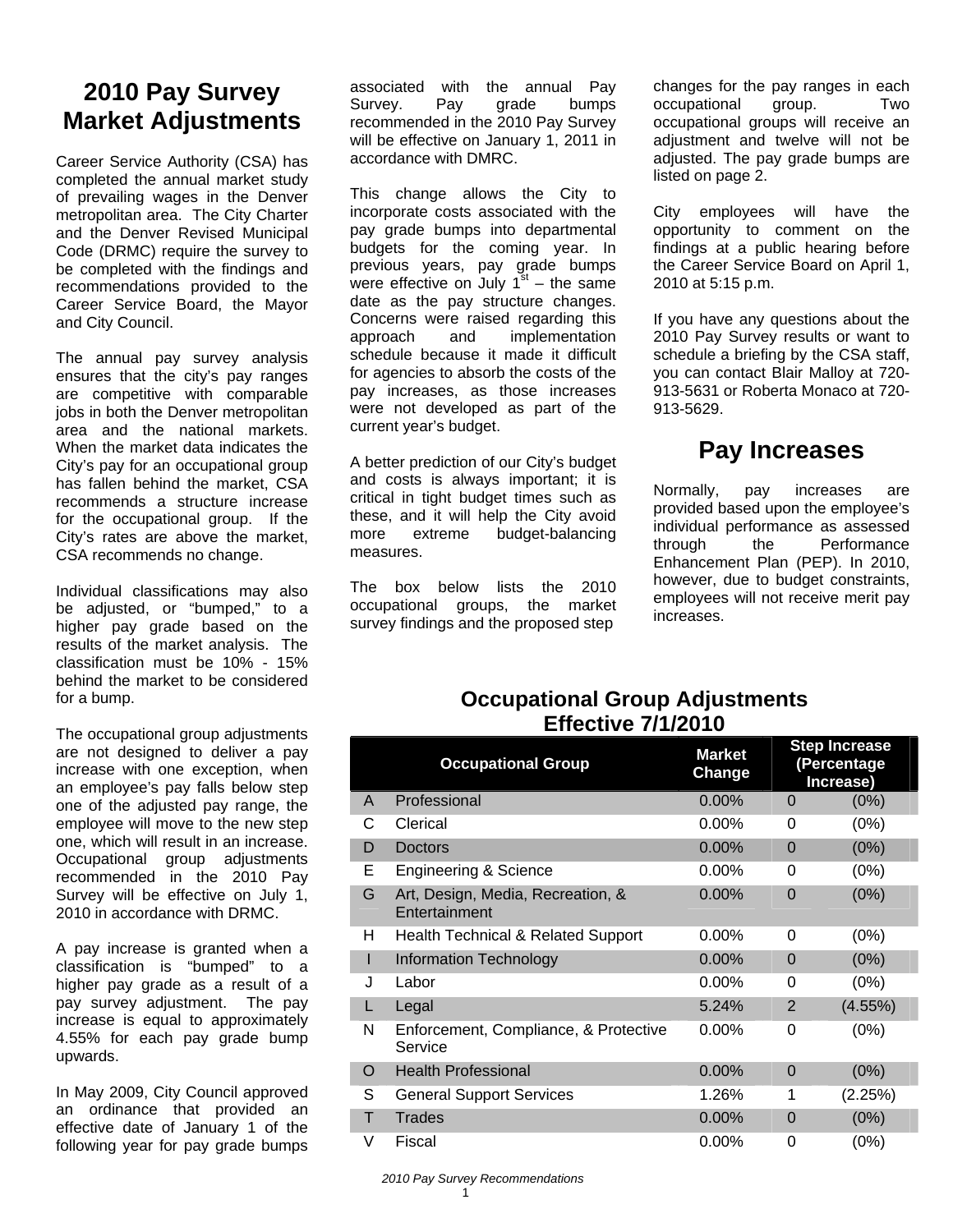## **Classifications Recommended for a Pay Grade Bump Effective 1/1/2011**

| <b>Classification</b>                      | From      | <u>To</u> |
|--------------------------------------------|-----------|-----------|
| A -- Professional                          |           |           |
| <b>City Forester</b>                       | 812-A     | 813-A     |
| <b>Deputy Monitor</b>                      | 809-A     | 810-A     |
|                                            |           |           |
| J -- Labor                                 |           |           |
| <b>Crew Supervisor</b>                     | $617 - J$ | $620 - J$ |
| <b>Field Superintendent</b>                | $812-J$   | $814 - J$ |
| <b>Operations Supervisor</b>               | $808-J$   | $810 - J$ |
| Senior Transportation Worker               | $606 - J$ | $608 - J$ |
| <b>Television Unit Supervisor</b>          | $618-J$   | $621-J$   |
| <b>Transportation Worker</b>               | $605 - J$ | 607-J     |
|                                            |           |           |
| L -- Legal                                 | $811-L$   | 812-L     |
| <b>Assistant City Attorney - Entry</b>     |           |           |
| <b>S</b> -- Support Services               |           |           |
| Maintenance Control Supervisor             | 808-S     | 810-S     |
| Maintenance Control Technician             | 616-S     | 618-S     |
| Maintenance Liaison                        | 616-S     | 618-S     |
| National Crime Information Center Agent    | 615-S     | 616-S     |
|                                            |           |           |
| T -- Trades                                |           |           |
| <b>Construction/Maintenance Supervisor</b> | 809-T     | $811 - T$ |
|                                            |           |           |
| V -- Fiscal                                |           |           |
| Administrator I                            | 811-V     | 812-V     |
| Administrator II                           | 813-V     | 814-V     |
| Administrator III                          | 815-V     | 816-V     |
| <b>Agency Controller</b>                   | 814-V     | 815-V     |
| <b>Associate Agency Budget Analyst</b>     | 806-V     | 807-V     |
| Associate Financial Management Analyst     | 807-V     | 808-V     |
| <b>Budget &amp; Management Supervisor</b>  | 812-V     | 813-V     |
| <b>City Controller</b>                     | 817-V     | 818-V     |
| <b>Department Controller</b>               | 816-V     | 817-V     |
| <b>Executive Manager</b>                   | 817-V     | 818-V     |
| <b>Financial Management Specialist</b>     | $811-V$   | 812-V     |
| Manager 1                                  | 814-V     | 815-V     |
| Manager 2                                  | 816-V     | 817-V     |
| Senior Agency Budget Analyst               | 808-V     | 809-V     |
| Senior Financial Management Analyst        | 809-V     | 810-V     |
| <b>Staff Agency Budget Analyst</b>         | 614-V     | 616-V     |
| <b>Staff Financial Management Analyst</b>  | 616-V     | 618-V     |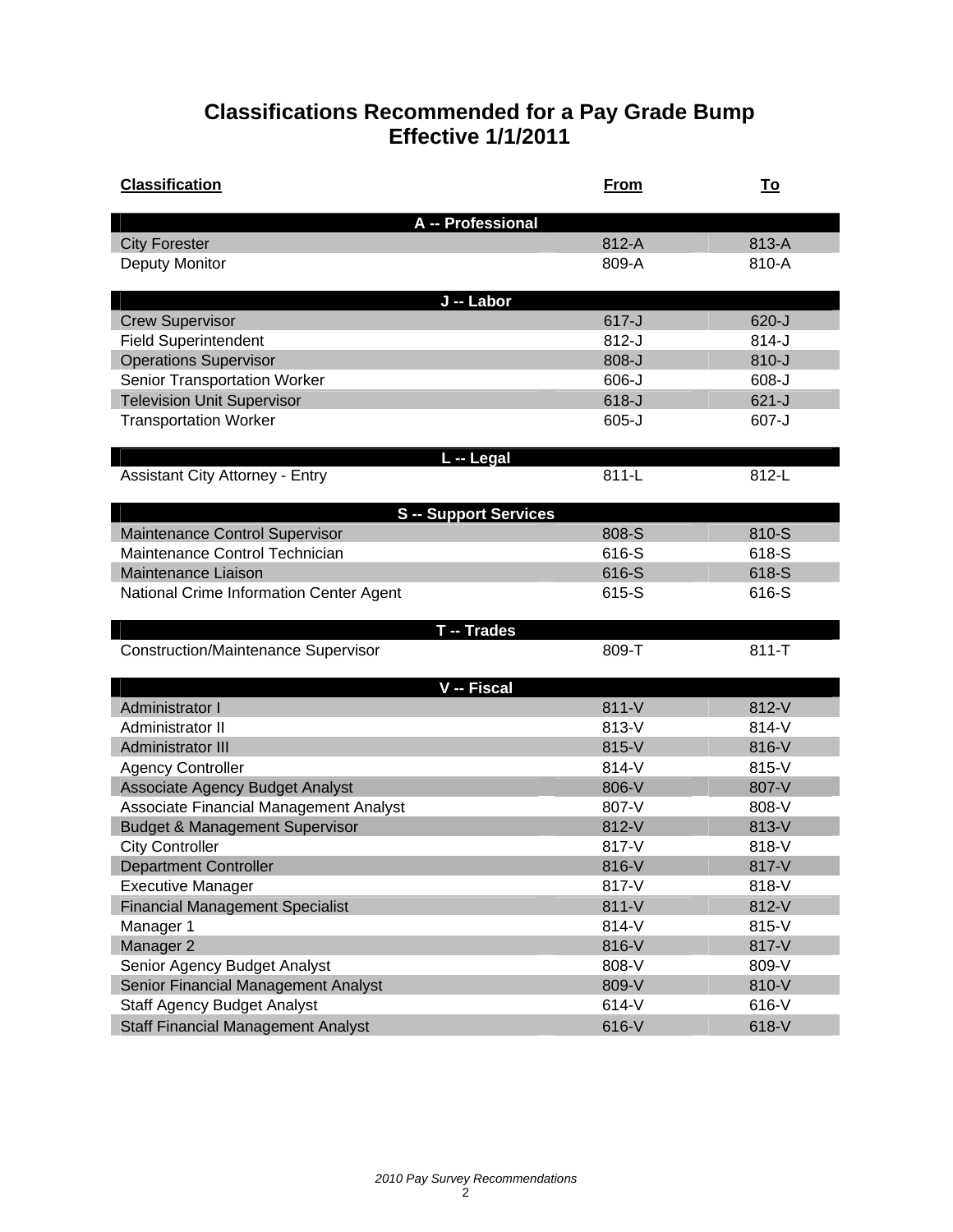### **Steps to Determine Occupational Group and Salary**

There are four simple steps to determine your salary. Salaries are identified within each occupational group's table.

**Step One**: Locate your classification title in the alphabetical listing on pages 3 through 10. If you are unsure of your classification title, you can find it on the upper portion of your pay check stub.

**Step Two:** Find the pay grade assigned to your classification listed to the right of the title. The pay grade is composed of three numbers and one letter. The letter indicates the occupational group and the numbers represent the pay grade within the specified occupational group.

**Step Three: Proceed to the tables** on pages 10 through 15 to locate the pay table that corresponds with your occupational group.

**Step Four:** Locate the pay grade within the table. Your salary will be the step that matches or most closely matches your current salary without losing money.

| 3-1-1 Customer Service Agent             | 613-S     | <b>Agency Support Technician</b>                    | 613-A   |
|------------------------------------------|-----------|-----------------------------------------------------|---------|
| 3-1-1 Customer Service Operations        | 807-S     | <b>Agency Trainer</b>                               | 807-A   |
| Supervisor                               |           | <b>Agency Training Supervisor</b>                   | 809-A   |
| 3-1-1 Customer Service Specialist        | 614-S     | Americans with Disabilities Act Compliance          | 809-A   |
| 3-1-1 Lead Customer Service Agent        | 614-S     | Officer                                             |         |
| 3-1-1 Operations Support Assistant       | 612-C     | Anesthesia Technician                               | 610-H   |
| 3-1-1 Operations Support Trainer/Analyst | 806-A     | <b>Animal Care Attendant</b>                        | 608-S   |
| 911 Lead Operator                        | 617-S     | <b>Animal Care Supervisor</b>                       | 610-S   |
| 911 Operator                             | 616-S     | Animal Control Investigation Supervisor             | 806-N   |
| <b>Accounting Assistant I</b>            | 612-V     | Animal Control Investigator                         | 613-N   |
| <b>Accounting Assistant II</b>           | 613-V     | Appellate Legal Research Assistant                  | 625-L   |
| <b>Accounting Supervisor</b>             | $811 - V$ | Appraisal Data Collector                            | 608-V   |
| <b>Accounting Technician</b>             | 613-V     | <b>Aquatics Coordinator</b>                         | 616-G   |
| Activities Leader I - Non-Certified      | $115 - Z$ | Arboreal Inspector                                  | 619-N   |
| <b>Activities Leader II - Certified</b>  | $116-Z$   | Arborist                                            | 809-N   |
| Addictions Counselor, Level II           | 614-H     | Architect                                           | 813-E   |
| Addictions Counselor, Level III          | 617-H     | Art Museum Marketing and Public Relations           | 805-A   |
| <b>Administrative Assistant</b>          | 803-A     | Representative                                      |         |
| Administrative Assistant to the Mayor    | 812-A     | <b>Asphalt Plant Operator</b>                       | $616-J$ |
| Administrative Officer                   | 814-A     | Assessment Hearings Officer                         | 820-L   |
| Administrative Support Assistant I       | 605-C     | Assessment Information Technician                   | 612-V   |
| Administrative Support Assistant II      | 608-C     | <b>Assistant Aviation Operations Manager</b>        | 619-A   |
| Administrative Support Assistant III     | 610-C     | <b>Assistant Chief of Operations</b>                | 813-A   |
| Administrative Support Assistant IV      | 613-C     | Assistant City Attorney - Associate                 | 814-L   |
| Administrative Support Assistant V       | 614-C     | <b>Assistant City Attorney - Division Director</b>  | 822-L   |
| Administrator I                          | 810-A     | <b>Assistant City Attorney - Entry</b>              | 811-L   |
| Administrator I                          | $811-V$   | <b>Assistant City Attorney - Section Supervisor</b> | 821-L   |
| Administrator I                          | 815-l     | Assistant City Attorney - Senior                    | 818-L   |
| Administrator II                         | 812-A     | <b>Assistant City Attorney - Specialist</b>         | 820-L   |
| Administrator II                         | 813-V     | Assistant Director of Museum Security and           | 612-N   |
| Administrator II                         | 817-l     | Safety                                              |         |
| Administrator III                        | 814-A     | <b>Assistant Director of Parks</b>                  | 812-A   |
| Administrator III                        | 815-V     | Assistant Director of Pharmacy                      | 820-O   |
| Administrator III                        | 819-l     | <b>Assistant Golf Professional</b>                  | 803-G   |
| <b>Advanced Clinic Technician</b>        | 618-H     | Associate Administrator                             | 810-A   |
| Advanced Lifeguard                       | $112-Z$   | Associate Agency Budget Analyst                     | 806-V   |
| Advanced Physician                       | 824-D     | Associate Buyer                                     | 806-A   |
| Advanced Poison Information Specialist   | 812-O     | Associate City Inspector                            | 617-N   |
| <b>Advanced Registered Nurse</b>         | 812-O     | <b>Associate City Planner</b>                       | 808-E   |
| Advanced Technical Physician             | 827-D     | Associate Development Project Coordinator           | 808-E   |
| <b>Agency Controller</b>                 | 814-V     | Associate Director of Physician Services            | 828-D   |
| Agency Human Resources Director          | 813-A     | Associate Director of Technical Physician           | 831-D   |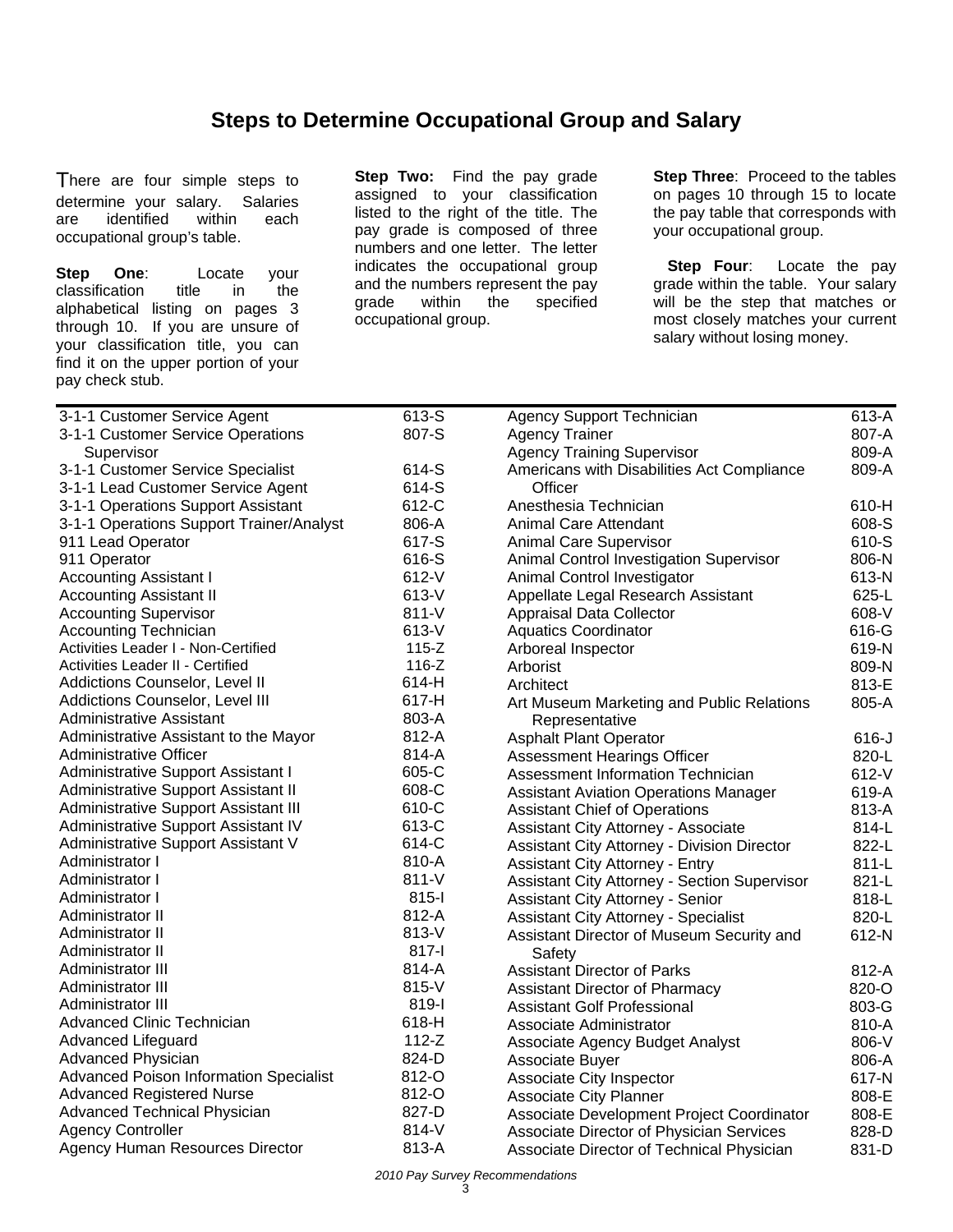| Services                                                                                 |                    | Case I             |
|------------------------------------------------------------------------------------------|--------------------|--------------------|
| Associate Enterprise Resource Planning<br>Developer                                      | 812-l              | Case I<br>Case I   |
| Associate Enterprise Resource Planning                                                   | $812 -$            | Case I             |
| <b>Systems Analyst</b>                                                                   |                    | Cast T             |
| Associate Financial Management Analyst                                                   | 807-V              | Catalo             |
| Associate Heavy Equipment Mechanic                                                       | 617-T              | Catalo             |
| Associate Human Resources Professional                                                   | 807-A              | Cemer              |
| Associate Information Technology Developer                                               | $811 -$            | Centra             |
| Associate Information Technology System                                                  | $811 -$            | Centra             |
| Administrator                                                                            |                    | Centra             |
| Associate Information Technology Systems                                                 | $811 -$            | Certifie           |
| Analyst                                                                                  |                    | Certifie           |
| Associate Information Technology Technician                                              | 617-l              | Certifie           |
| Associate Parks Landscape Planner                                                        | 810-E              | Certifie           |
| Associate Plans Review Technician                                                        | 618-E              | Certifie           |
| <b>Associate Probation Officer</b>                                                       | 620-N              | Chemi              |
| Associate Real Property Appraiser                                                        | 806-V              | Chief I            |
| <b>Associate Statistical Researcher</b>                                                  | 807-A              | Chief I            |
| Associate Surveying Technician                                                           | 617-E              | Chief I            |
| Attorney Intern                                                                          | 406-L              | Chief <sup>-</sup> |
| Automotive Body Repair Supervisor                                                        | 810-T              | Child S            |
| Automotive Service Center Supervisor                                                     | 807-T              | Child S            |
| Automotive Service Technician<br><b>Aviation Customer Service Agent</b>                  | $612 - T$<br>613-S | Childre            |
| <b>Aviation Customer Service Manager</b>                                                 | 809-S              | City C<br>City C   |
| <b>Aviation Customer Service Supervisor</b>                                              | 808-S              | City C             |
| <b>Aviation Electrical Superintendent</b>                                                | 812-T              | City C             |
| <b>Aviation Electrical/Electronic Support Engineer</b>                                   | 813-E              | City C             |
| Aviation Emergency Dispatcher                                                            | 616-S              | City Fo            |
| <b>Aviation Land Administrator</b>                                                       | 810-A              | City In            |
| <b>Aviation Noise Abatement Officer</b>                                                  | 621-E              | City S             |
| <b>Aviation Noise Abatement Supervisor</b>                                               | 812-E              | Claims             |
| <b>Aviation Operations Manager</b>                                                       | 811-A              | Claims             |
| <b>Aviation Operations Representative</b>                                                | 616-S              | Clinica            |
| <b>Aviation Operations Representative</b>                                                | 808-S              | Clinica            |
| Supervisor                                                                               |                    | Clinica            |
| <b>Aviation Painting Supervisor</b>                                                      | 809-T              | Clinica            |
| Aviation Planning Administrator                                                          | 816-E              | Clinica            |
| <b>Aviation Tour Guide</b>                                                               | 607-S              | Collec             |
| <b>Behavioral Health Technician</b>                                                      | 611-H              | Collec             |
| <b>Bibliographic Technician</b>                                                          | 610-C              | Comm               |
| <b>Boating Ranger</b>                                                                    | 323-Y              | Comm               |
| <b>Body Repair Worker</b>                                                                | 619-T              | Comm               |
| <b>Booking Coordinator</b>                                                               | 807-G              | Comm               |
| <b>Booking Specialist</b>                                                                | 809-G              | Comm               |
| <b>Branch Manager</b>                                                                    | 807-A              | Comp               |
| <b>Budget and Management Supervisor</b>                                                  | 812-V              | Comp               |
| <b>Business Development Associate I</b>                                                  | 614-A<br>806-A     | Conce              |
| <b>Business Development Associate II</b><br><b>Business Development Representative I</b> | 808-A              | Constr<br>Consti   |
| <b>Business Development Representative II</b>                                            | 810-A              | Conter             |
| <b>Business Development Supervisor</b>                                                   | 808-A              | Contra             |
| <b>Business License Inspector</b>                                                        | 615-N              | Contra             |
| <b>Buyer Supervisor</b>                                                                  | 811-A              | Contra             |
| Cardiac Sonographer                                                                      | 625-H              | Contra             |
| Cardiopulmonary Technologist                                                             | 624-H              | Contra             |
| Cardiovascular Technologist                                                              | 623-H              | Cook               |
| Carpenter                                                                                | 616-T              | Coope              |
| Case Management Coordinator I                                                            | 615-H              | Copy (             |
|                                                                                          |                    |                    |

|                                                | 616-H   |
|------------------------------------------------|---------|
| Case Management Coordinator II                 |         |
| Case Management Coordinator III                | 617-H   |
| Case Management Supervisor I                   | 808-H   |
| Case Management Supervisor II                  | 810-H   |
|                                                |         |
| Cast Technician                                | $611-H$ |
| Catalog Librarian                              | 805-A   |
| <b>Cataloging Assistant</b>                    | 612-A   |
| <b>Cement Finisher</b>                         | 616-T   |
|                                                |         |
| Central Supply Lead Technician                 | 608-S   |
| <b>Central Supply Supervisor</b>               | 802-S   |
| Central Supply Technician                      | 607-S   |
| <b>Certified Public Accountant I</b>           | 616-V   |
|                                                |         |
| <b>Certified Public Accountant II</b>          | 808-V   |
| <b>Certified Public Accountant III</b>         | 811-V   |
| <b>Certified Public Accountant IV</b>          | 813-V   |
| <b>Certified Sterile Processing Technician</b> | 607-S   |
| Chemist                                        | 810-E   |
|                                                |         |
| Chief Inspector                                | 809-N   |
| <b>Chief Medical Examiner/Coroner</b>          | 828-D   |
| <b>Chief Paramedic</b>                         | 818-H   |
| <b>Chief Trades Inspector</b>                  | 811-T   |
|                                                |         |
| <b>Child Support Assistant</b>                 | 613-C   |
| <b>Child Support Enforcement Technician</b>    | 616-L   |
| Children's Librarian                           | 805-A   |
| <b>City Controller</b>                         | 817-V   |
| City Council Aide I                            | 803-A   |
|                                                | 805-A   |
| City Council Aide II                           |         |
| City Council Aide III                          | 810-A   |
| <b>City Council Clerk</b>                      | 808-A   |
| <b>City Forester</b>                           | 812-A   |
| City Inspector                                 | 615-N   |
| <b>City Surveyor</b>                           | 817-E   |
|                                                |         |
| Claims Adjuster I                              | 614-A   |
| Claims Adjuster II                             | 806-A   |
| <b>Clinical Care Associate</b>                 | 614-H   |
| <b>Clinical Care Technician</b>                | 611-H   |
| <b>Clinical Nurse Educator</b>                 | 813-O   |
|                                                |         |
| <b>Clinical Nurse Specialist</b>               | 815-O   |
| <b>Clinical Social Work Team Leader</b>        | 810-O   |
| <b>Collections Investigator</b>                | 614-N   |
| <b>Collections Specialist</b>                  | 807-A   |
| <b>Community Development Associate</b>         | 806-A   |
| <b>Community Development Representative I</b>  | 808-A   |
|                                                |         |
| <b>Community Development Representative II</b> | 810-A   |
| <b>Community Relations Consultant</b>          | 807-A   |
| <b>Community Relations Ombudsman</b>           | 807-A   |
| <b>Computer Operations Supervisor</b>          | 619-l   |
| <b>Computer Operator</b>                       | 613-l   |
|                                                |         |
| <b>Concession and Asset Supervisor</b>         | 811-A   |
| <b>Construction and Maintenance Supervisor</b> | 809-T   |
| <b>Construction Inspector</b>                  | 621-T   |
| <b>Content Developer</b>                       | 807-G   |
| <b>Contract Administration Supervisor</b>      | 810-A   |
| <b>Contract Administrator</b>                  | 808-A   |
|                                                |         |
| <b>Contract Compliance Coordinator</b>         | 806-A   |
| <b>Contract Compliance Supervisor</b>          | 808-A   |
| Contract Compliance Technician                 | 614-A   |
| Cook                                           | 606-S   |
| <b>Cooperative Education Trainee</b>           | 402-C   |
|                                                | 606-G   |
| Copy Center Operator                           |         |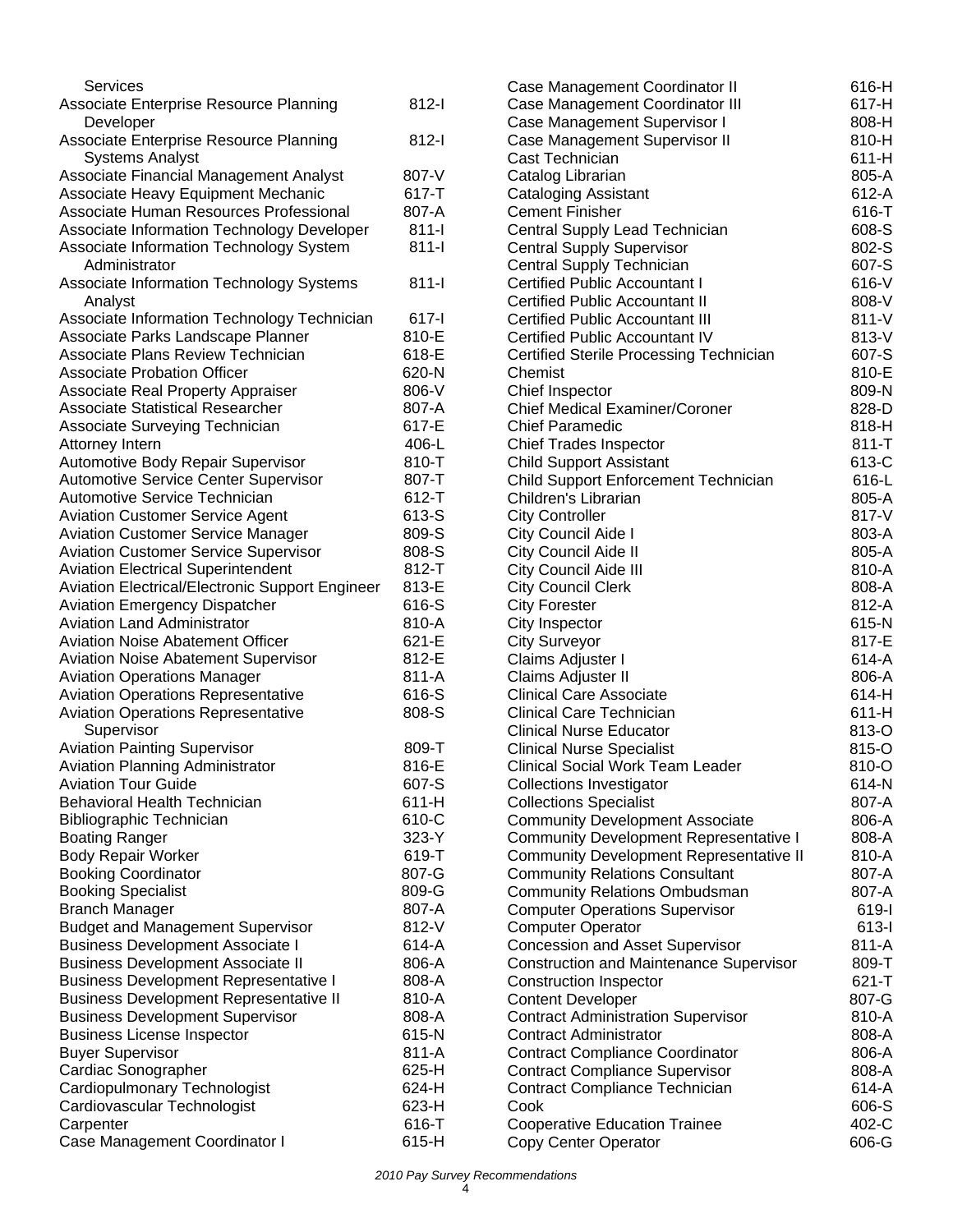| Coroner's Investigator                          | 623-N     | <b>Education Program Assistant</b>                   | 615-A     |
|-------------------------------------------------|-----------|------------------------------------------------------|-----------|
| <b>Correctional Institution Food Manager</b>    | 808-S     | <b>Education Program Coordinator</b>                 | 806-A     |
| <b>Correctional Institution Head Nurse</b>      | 814-O     | <b>Election Division Assistant</b>                   | 617-A     |
| <b>Correctional Institution Nursing Manager</b> | 816-O     | Election Equipment and Supply Technician             | $616-J$   |
| <b>Cost Estimator Analyst</b>                   | 809-A     | <b>Election Support Assistant</b>                    | 613-C     |
| <b>County Court Marshal</b>                     | 619-N     | <b>Electrical Inspector</b>                          | $621 - T$ |
| <b>County Court Marshal Supervisor</b>          | 809-N     | Electrical Maintenance Worker                        | 616-T     |
| <b>County Court Parking Magistrate</b>          | 619-L     | <b>Electrical Supervisor</b>                         | 810-T     |
| <b>Court Division Supervisor</b>                | 810-A     | Electrician                                          | 620-T     |
| Court Interpreter                               | 622-S     | Electrocardiograph Technician                        | 613-H     |
| <b>Crew Supervisor</b>                          | $617-J$   | Electrocardiograph Technician Supervisor             | 805-H     |
| <b>Criminal Justice Transcriptionist</b>        | 614-C     | Electroencephalograph Technician                     | 614-H     |
| <b>Critical Care Respiratory Specialist</b>     | 810-H     | <b>Electronic Equipment Installer</b>                | 614-T     |
| <b>Custodial Services Supervisor</b>            | 803-J     | <b>Electronic Monitoring Probation Officer</b>       | 621-N     |
| <b>Custodial Supervisor</b>                     | $801-J$   | Electronic Monitoring Probation Officer - Lead       | 622-N     |
| <b>Custodial Trainee</b>                        | $403 - J$ | Electronic Systems Technician                        | 620-T     |
| Custodian                                       | $606 - J$ | <b>Electronics Technician Supervisor</b>             | 810-T     |
| Cytotechnologist                                | 811-H     | Elevator Inspector                                   | 621-T     |
| Data Team Administrator                         | 809-l     | <b>Emergency Communications Operator</b>             | 617-S     |
| Database Administrator                          | $813 -$   | <b>Emergency Management Coordinator</b>              | 808-A     |
| Dental Assistant                                | 609-H     | <b>Emergency Service Patrol Team Leader</b>          | 616-H     |
| Dental Assistant Supervisor                     | 803-H     | <b>Emergency Service Supervisor</b>                  | 808-H     |
| Dentist                                         | 819-D     | <b>Emergency Service Technician</b>                  | 615-H     |
| <b>Department Controller</b>                    | 816-V     | <b>Employee Assistance Counselor</b>                 | 808-O     |
| Deputy City Attorney                            | 821-L     | <b>EMT-Basic</b>                                     | $611-H$   |
| Deputy Director of Emergency Preparedness       | 809-A     | Engineer                                             | 813-E     |
| Deputy Manager of Aviation for Air Service      | 817-A     | <b>Engineer/Architect Specialist</b>                 | 817-E     |
| Development Marketing and                       |           | <b>Engineer/Architect Supervisor</b>                 | 817-E     |
| <b>Public/Government Affairs</b>                |           | <b>Engineering Associate</b>                         | 617-E     |
| Deputy Manager of Aviation for Finance and      | 819-A     | <b>Entertainment Production Coordinator</b>          | 808-G     |
| Administration                                  |           | <b>Environmental Public Health Analyst I</b>         | 621-E     |
| Deputy Manager of Aviation for Maintenance,     | 819-A     | Environmental Public Health Analyst II               | 812-E     |
| Planning & Engineering                          |           | Environmental Public Health Investigator I           | 618-E     |
| Deputy Manager of Aviation for Operations       | 819-A     | Environmental Public Health Investigator II          | 809-E     |
| Deputy Manager of General Services for          | 815-A     | <b>Environmental Public Health Manager</b>           | 815-E     |
| <b>Theatres and Arenas</b>                      |           | <b>Environmental Public Health Program</b>           | 813-E     |
| Deputy Manager of Parks and Recreation          | 814-A     | Administrator                                        |           |
| Deputy Monitor                                  | 809-A     | Environmental Public Health Program                  | 812-E     |
| <b>Deputy Public Trustee</b>                    | 808-A     | Supervisor                                           |           |
| Development and Planning Supervisor             | 812-E     | Epidemiological Research Technician                  | 615-H     |
| Diagnostic Imaging Supervisor                   | 812-H     | <b>Equipment Operator</b>                            | $612-J$   |
| Diagnostic Imaging Technologist                 | 623-H     | <b>Equipment Operator Specialist</b>                 | $614-J$   |
| Dietetic Technician, Registered                 | 609-H     | <b>Events Coordinator</b>                            | 807-G     |
| Digital Imaging Technician                      | 618-G     | Executive                                            | 819-A     |
| Director of Aviation Maintenance                | 817-A     | <b>Executive Assistant I</b>                         | 613-A     |
| Director of Clinical Social Work                | 814-O     | <b>Executive Assistant II</b>                        | 614-A     |
| <b>Director of Community Relations</b>          | 812-A     | <b>Executive Assistant III</b>                       | 615-A     |
| Director of Employee Assistance                 | 813-A     | Executive Assistant to the Mayor                     | 807-A     |
| Director of Excise and Licenses                 | 812-A     | <b>Executive Director</b>                            | 818-A     |
| Director of Pharmacies                          | 822-O     | <b>Executive Director - City Council Staff</b>       | 816-A     |
| Director of Technical Physician Services        | 833-D     | <b>Executive Director - Civil Service Commission</b> | 814-A     |
| Director of the Mayor's Office of Economic      | 818-A     | <b>Executive Manager</b>                             | 817-A     |
| Development                                     |           | <b>Executive Manager</b>                             | 817-V     |
| <b>Diversion Officer Supervisor</b>             | 810-N     | <b>Executive Manager</b>                             | 820-E     |
| Diversion/Criminal Justice Officer              | 620-N     | <b>Executive Manager</b>                             | 822-l     |
| <b>Drafter</b>                                  | 616-E     | <b>Executive Officer</b>                             | 816-A     |
| <b>Economic Crime Specialist</b>                | 612-N     | <b>Executive Secretary to the Mayor</b>              | 805-A     |
| <b>Economic Development Specialist-Business</b> | 808-V     | <b>Exhibition Designer</b>                           | 616-G     |
| Development                                     |           | <b>Facilities Superintendent</b>                     | 812-T     |
| <b>Economic Development Supervisor</b>          | 810-A     | <b>Facility Maintenance Technician</b>               | 616-T     |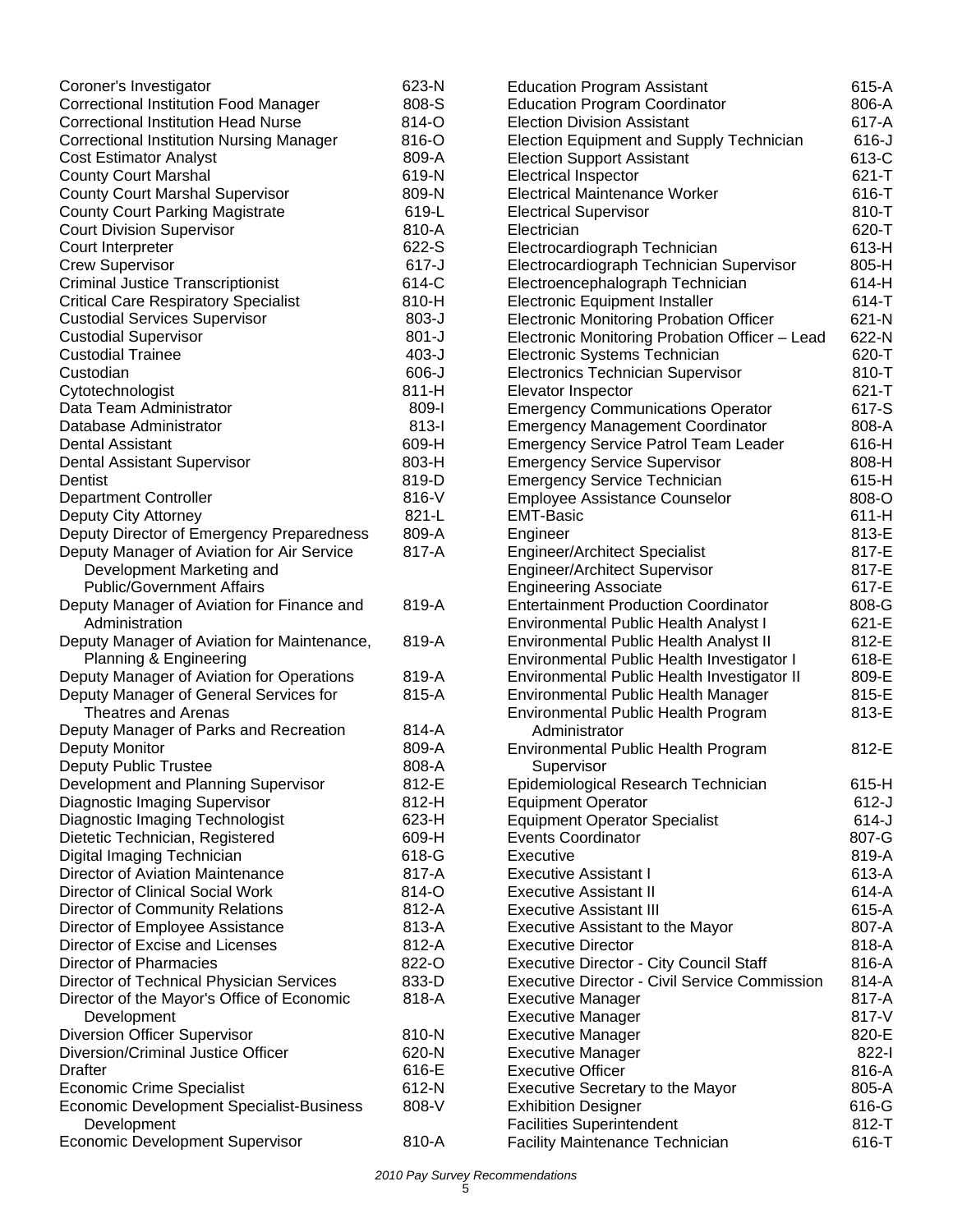| <b>Field Superintendent</b>                  | $812-J$   | Information Display Technician                         | 620-T     |
|----------------------------------------------|-----------|--------------------------------------------------------|-----------|
| <b>Financial Management Specialist</b>       | 811-V     | <b>Information Security Manager</b>                    | $815 -$   |
| <b>Fingerprint Identification Clerk</b>      | 612-N     | Information Technology Communications                  | $621 -$   |
| <b>Fingerprint Technician</b>                | 615-N     | Technician                                             |           |
| <b>Fire Protection Engineer</b>              | 816-E     | Information Technology Division Director               | 817-l     |
| <b>Fire Protection Supervisor</b>            | 817-E     | Information Technology Project Manager                 | $814-I$   |
| Fitness Instructor I - Non-Certified         | $115 - Z$ | <b>Information Technology Supervisor</b>               | 816-l     |
| Fitness Instructor II - Certified            | $116-Z$   | <b>Information Technology Systems Architect</b>        | $814-I$   |
| Fleet Maintenance Support Engineer           | 813-E     | Information Technology Technical Writer                | 807-l     |
| <b>Food Production Supervisor</b>            | 803-S     | Information Technology Technician Supervisor           | 810-l     |
| <b>Food Service Custodial Supervisor</b>     | 803-S     | <b>Institution Food Steward</b>                        | 614-S     |
| <b>Food Service Worker</b>                   | 603-S     | <b>Institution Food Steward Supervisor</b>             | 617-S     |
| Forensic Autopsy Technician                  | 616-H     | <b>Internal Audit Supervisor</b>                       | 813-V     |
| Forensic Autopsy Technician Supervisor       | 807-H     | Interpreter Coordinator                                | 809-S     |
| Forensic Pathologist                         | 824-D     | <b>Investigations Technician</b>                       | 620-L     |
| <b>Forensic Pathology Fellow</b>             | 401-D     | Investigative Legal Research Assistant                 | 624-L     |
| <b>Forensic Quality Assurance Specialist</b> | 810-A     |                                                        | 812-N     |
| <b>Forensic Scientist I</b>                  | 809-E     | <b>Investigator Supervisor</b><br>Judicial Assistant I | 613-C     |
| <b>Forensic Scientist II</b>                 | 812-E     |                                                        |           |
|                                              | 815-E     | <b>Judicial Assistant II</b>                           | 615-C     |
| <b>Forensic Scientist Supervisor</b>         | $610-J$   | Judicial Assistant III                                 | 617-C     |
| Gardening Technician                         |           | Judicial Assistant IV                                  | 619-L     |
| Geographic Information System Analyst        | 619-l     | Laboratory Aide                                        | $606 - J$ |
| Geographic Information System Technician     | $614-I$   | Laboratory Technician                                  | 615-H     |
| Geographic Information Systems Data          | $813 -$   | <b>Land Surveyor</b>                                   | 812-E     |
| Administrator                                |           | <b>Land Surveyor Supervisor</b>                        | 814-E     |
| Geographic Information Systems               | $813 -$   | Landscape Architect Supervisor                         | 815-E     |
| Photogrammetry Administrator                 |           | Landside Service Agent I                               | 612-N     |
| Glazier                                      | 616-T     | Landside Service Agent II                              | 616-N     |
| <b>Golf Course Operator</b>                  | 616-G     | Landside Service Supervisor                            | 807-N     |
| <b>Golf Professional</b>                     | 807-G     | Laundry Manager                                        | 805-S     |
| Golf Starter/Ranger                          | 310-Y     | <b>Laundry Supervisor</b>                              | 609-S     |
| Golf/Pro Shop Assistant                      | 600-G     | <b>Laundry Worker</b>                                  | 604-S     |
| <b>Graphic Designer</b>                      | 805-G     | <b>Lead Addictions Counselor</b>                       | 619-H     |
| <b>Graphics Supervisor</b>                   | 807-G     | Lead Case Management Coordinator                       | 617-H     |
| <b>Graphics Technician</b>                   | 614-G     | Lead Custodian                                         | $607 - J$ |
| Health Care Technician                       | 610-H     | <b>Lead Elections Support Assistant</b>                | 614-C     |
| <b>Health Information Supervisor</b>         | 808-H     | Lead Emergency Communications Operator                 | 618-S     |
| <b>Hearings Officer</b>                      | 820-L     | Lead Internal Auditor                                  | 811-V     |
| <b>Hearings Reporter</b>                     | 619-L     | Lead Park Ranger                                       | 620-G     |
| Heating, Ventilating, and Air Conditioning   | 619-T     | Lead Payroll Associate                                 | 808-V     |
| (HVAC) Mechanic                              |           | <b>Lead Pharmacist</b>                                 | 819-O     |
| Heating, Ventilating, and Air Conditioning   | $811 - T$ | Lead Radiographic Support Technician                   | 609-H     |
| (HVAC) Supervisor                            |           | <b>Lead Social Case Worker</b>                         | 808-O     |
| <b>Heavy Equipment Mechanic</b>              | 619-T     | Lead Tax Auditor                                       | 811-V     |
| Heavy Equipment Mechanic Line Supervisor     | 810-T     | Legal Administrator                                    | 813-A     |
| <b>Heavy Equipment Operator</b>              | $616-J$   | <b>Legal Secretary</b>                                 | 617-C     |
| <b>Heavy Equipment Service Technician</b>    | 614-T     | Legislative Assistant                                  | 807-A     |
| <b>Helicopter Mechanic</b>                   | 620-T     | Library Program Associate                              | 615-A     |
| <b>Histology Technologist</b>                | 806-H     | <b>Licensed Practical Nurse</b>                        | 616-H     |
| <b>Horticultural Worker</b>                  | $611-J$   | Licensed Therapist-Master's Level                      | 808-O     |
| Hospital Housekeeping Manager                | $805 - J$ | Licensing Technician                                   | 615-C     |
| <b>Hospital Switchboard Operator</b>         | 606-C     |                                                        | $111-Z$   |
| <b>Hotline Operator</b>                      | 613-S     | Lifeguard                                              |           |
| Human Resources Specialist                   | 811-A     | Loan and Grant Processor                               | $615-V$   |
|                                              | 812-A     | Locksmith                                              | 616-T     |
| Human Resources Supervisor                   |           | Maintenance Assistant                                  | 609-T     |
| Human Resources Support Technician           | 614-A     | Maintenance Control Supervisor                         | 808-S     |
| Human Resources Technician                   | 615-A     | Maintenance Control Technician                         | 616-S     |
| Human Resources Technician Supervisor        | 808-A     | Maintenance Liaison                                    | 616-S     |
| Human Service Advocate                       | 613-H     | Maintenance Technician                                 | 613-T     |
| Human Service Supervisor                     | 805-H     | Mammography Technologist                               | 625-H     |
| <b>Imaging Operations Supervisor</b>         | 813-H     |                                                        |           |

*2010 Pay Survey Recommendations*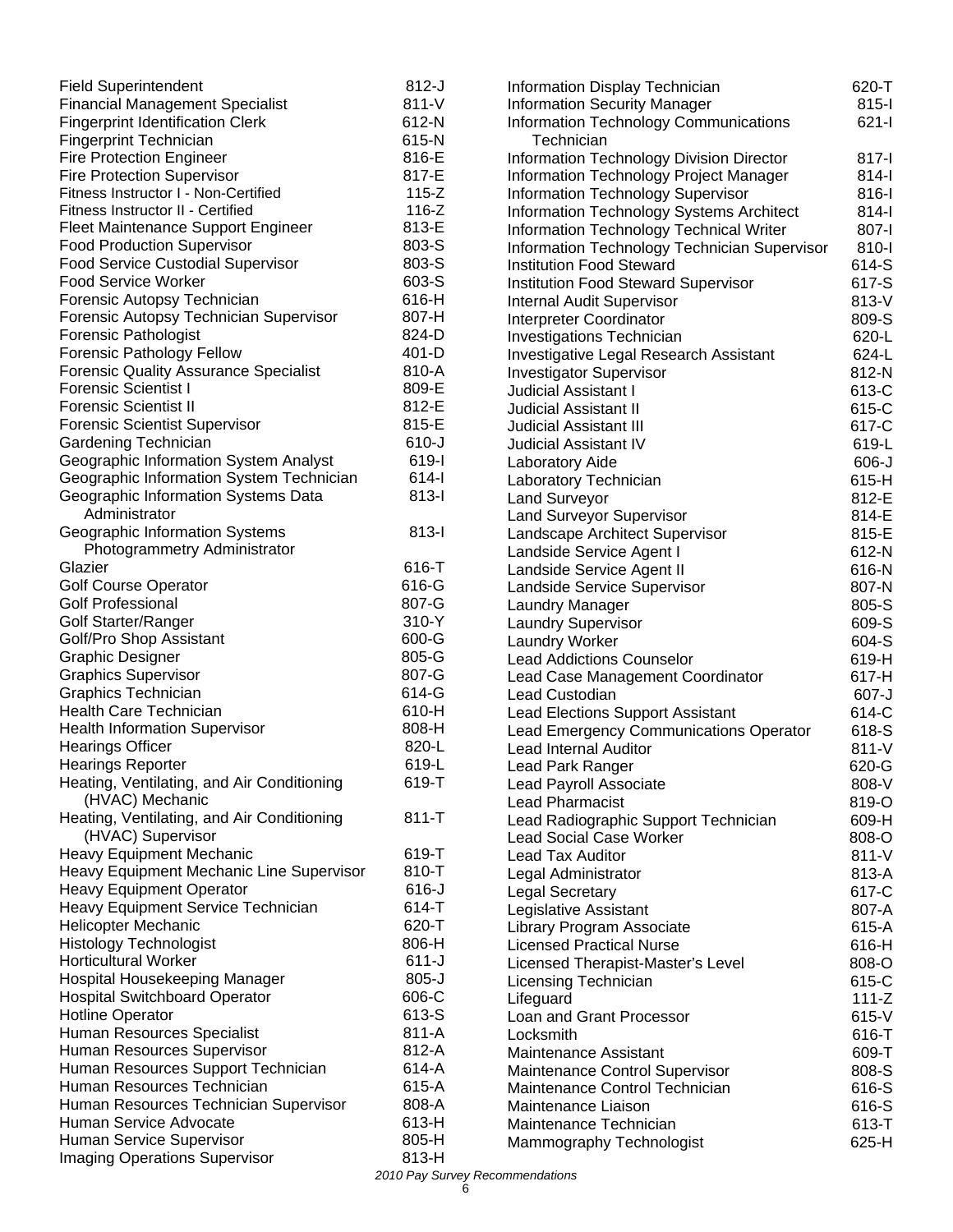| Mammography Technologist Supervisor       | 628-H     | <b>Obstetrics Technician</b>                       | 610-H     |
|-------------------------------------------|-----------|----------------------------------------------------|-----------|
| <b>Management Analyst I</b>               | 615-A     | Occupational Therapist Supervisor                  | 812-O     |
| <b>Management Analyst II</b>              | 807-A     | <b>Office Occupations Trainee</b>                  | 402-C     |
| Management Analyst III                    | 809-A     | <b>Operational Supervisor I</b>                    | 808-A     |
| Management Analyst IV                     | 812-A     | <b>Operational Supervisor I</b>                    | 808-V     |
| Management Analyst Supervisor             | 812-A     | <b>Operations Coordinator</b>                      | 808-A     |
| Management Analyst-Office of Independent  | 809-A     | <b>Operations Supervisor</b>                       | $808-J$   |
| Monitor                                   |           | <b>Operational Supervisor II</b>                   | 810-A     |
| Manager 1                                 | 813-A     | <b>Outreach Case Coordinator</b>                   | 617-H     |
| Manager 1                                 | 814-V     | <b>Outreach Case Coordinator Supervisor</b>        | 808-H     |
| Manager 1                                 | 818-E     | Outreach Librarian                                 | 806-A     |
| Manager 1                                 | 818-l     | <b>Outreach Specialist</b>                         | 807-A     |
| Manager 2                                 | 815-A     | Painter                                            | 616-T     |
| Manager 2                                 | 816-V     | Paralegal I                                        | 618-L     |
| Manager 2                                 | 819-E     | Paralegal II                                       | 620-L     |
| Manager 2                                 | 820-l     | Paralegal III                                      | 623-L     |
| Manager of Publication                    | 809-G     | Paramedic                                          | 620-H     |
| Marketing/Public Relations Administrator  | 813-A     | Paramedic Dispatch Supervisor                      | 624-S     |
| Marketing/Public Relations Representative | 808-A     |                                                    | 621-S     |
|                                           | 810-A     | Paramedic Dispatcher<br>Paramedic Field Supervisor | 810-H     |
| Marketing/Public Relations Specialist     |           |                                                    |           |
| Master Trades Worker                      | 622-T     | Paramedic Fleet Supervisor                         | 811-H     |
| <b>Materials Tester</b>                   | 617-E     | <b>Paramedic Operations Supervisor</b>             | $811-H$   |
| Mayor's Youth Worker                      | 402-A     | <b>Park Horticulturist</b>                         | $613-J$   |
| Mechanic Line Supervisor                  | 810-T     | Park Seasonal Laborer                              | 219-Y     |
| Mechanical Inspector                      | $621 - T$ | <b>Parking Meter Collector</b>                     | 609-J     |
| <b>Medical Charge Auditor</b>             | 619-V     | Parking/Speeding Enforcement Supervisor            | 806-N     |
| Medical Imaging Manager                   | 817-H     | Parks and Recreation Ranger                        | 613-G     |
| Medical Interpreter                       | 611-S     | <b>Patient Representative</b>                      | 614-S     |
| Medical Interpreter Supervisor            | 616-S     | Payroll Accountant                                 | 809-V     |
| Medical Interpreter Volunteer Coordinator | 613-S     | Payroll Associate                                  | $615-V$   |
| <b>Medical Office Assistant</b>           | 612-H     | Payroll Supervisor                                 | 811-V     |
| <b>Medical Only Claims Adjuster</b>       | 612-A     | Permit Supervisor                                  | 808-E     |
| <b>Medical Records Coder</b>              | 616-H     | Personal Property Audit Technician                 | 613-V     |
| <b>Medical Services Representative</b>    | 612-H     | Pharmacist                                         | 818-O     |
| <b>Medical Technologist</b>               | 810-O     | Pharmacy Technician                                | 611-H     |
| Medical Technologist Section Supervisor   | 812-O     | <b>Photo Enforcement Agent</b>                     | 613-N     |
| Medical Technologist Unit Supervisor      | 811-O     | <b>Physical Therapist</b>                          | 810-O     |
| <b>Medical Transcriptionist</b>           | 612-C     | <b>Physical Therapist Supervisor</b>               | 813-O     |
| <b>Modified Duty Coordinator</b>          | 614-A     | Physician                                          | 822-D     |
| Monitor                                   | 817-A     | <b>Physician Assistant</b>                         | 815-O     |
| Motor Vehicle Supervisor                  | 806-C     | <b>Plans Review Engineer</b>                       | 816-E     |
| Motor Vehicle Technician I                | 614-C     | <b>Plans Review Supervisor</b>                     | 810-E     |
| Motor Vehicle Technician II               | 615-C     | <b>Plans Review Technician</b>                     | 616-E     |
| <b>Multiple Trades Supervisor</b>         | $811 - T$ | Plumber                                            | 620-T     |
| <b>Museum Collection Assistant</b>        | 612-G     | Plumbing Inspector                                 | 621-T     |
| <b>Museum Curatorial Assistant</b>        | 610-G     | <b>Plumbing Supervisor</b>                         | 810-T     |
| Museum Dock Officer                       | 609-N     | <b>Poison Information Specialist</b>               | 811-O     |
| <b>Museum Security Officer</b>            | 608-N     | Police Dispatcher                                  | 621-S     |
| National Crime Information Center Agent   | 615-S     | Police Fleet Technician                            | 618-T     |
| (NCIC Agent)                              |           | Police Lead Dispatcher                             | 622-S     |
| Nuclear Medicine Technologist             | 628-H     | Police Photographic Specialist                     | 616-G     |
| Nuclear Medicine Technologist Supervisor  | 816-H     | Pool Maintenance Technician                        | 616-T     |
| Nurse Midwife                             | 816-O     | Pool Supervisor                                    | $114-Z$   |
| <b>Nurse Practitioner</b>                 | 815-O     | <b>Power Shovel Operator</b>                       | $617 - J$ |
| <b>Nursing Administrator</b>              | 814-O     | <b>Press Operator</b>                              | 610-G     |
| <b>Nursing Aide</b>                       | 607-H     | <b>Principal City Planner</b>                      | 812-E     |
| <b>Nursing Clinical Coordinator</b>       | 813-O     | <b>Probation Officer Supervisor</b>                | 812-N     |
| <b>Nursing Operations Manager</b>         | 818-O     | Professional Occupations Intern II                 | 406-A     |
| <b>Nursing Program Manager</b>            | 815-O     | Professional Occupations Intern I                  | 404-A     |
| Nutritionist                              | 807-O     | Professional Occupations Intern III                | 408-A     |
|                                           |           |                                                    |           |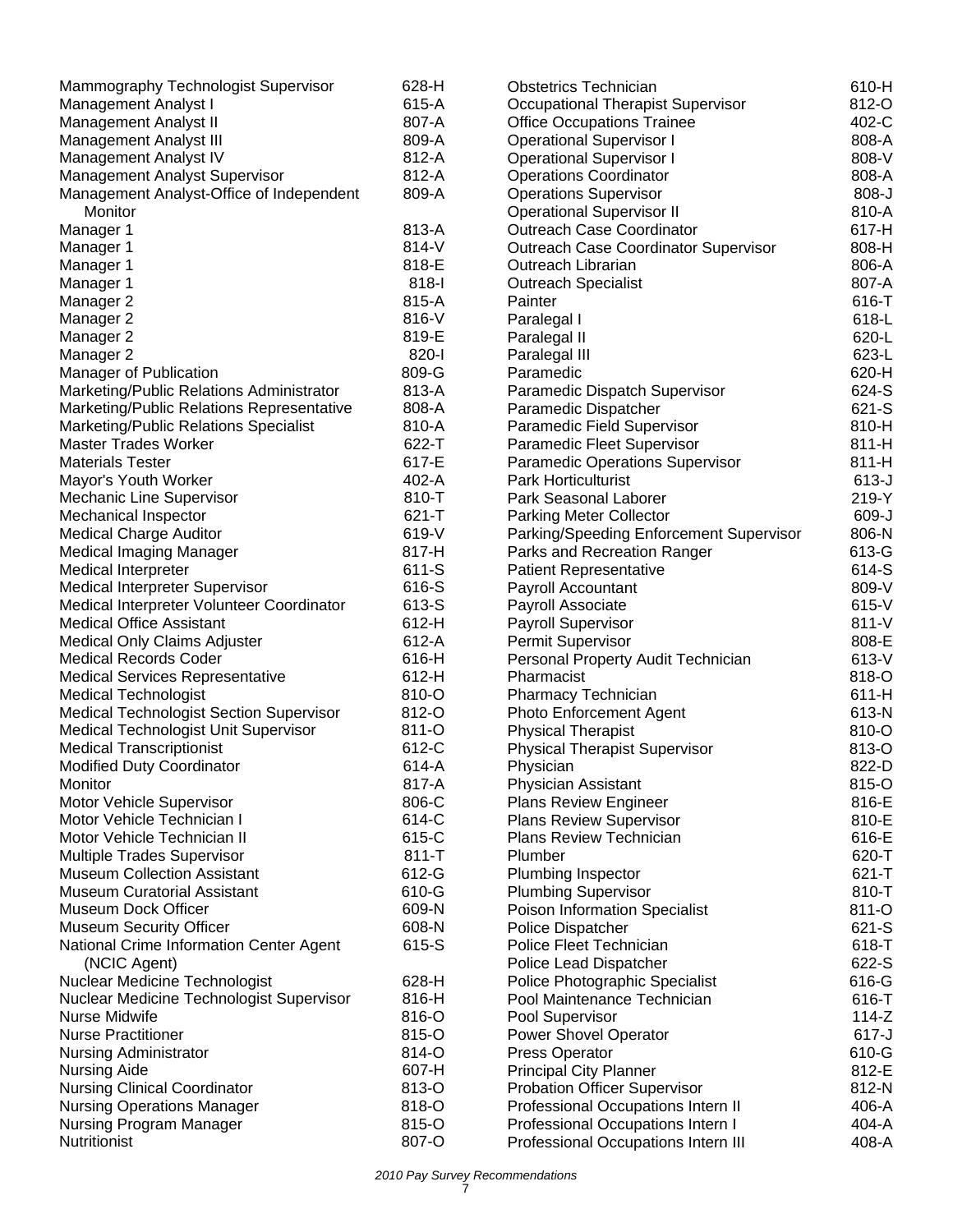| <b>Professional Services Supervisor</b>          | 811-A          |
|--------------------------------------------------|----------------|
| Program Administrator                            | 808-A          |
| Program Coordinator                              | 806-A          |
| Program Manager                                  | 811-A          |
| Program Quality Assurance Technician             | 615-N          |
| Project Inspector                                | 809-E          |
| Project Manager I                                | 811-A          |
| Project Manager I                                | 812-V          |
| Project Manager I                                | 813-E          |
| Project Manager II                               | 813-A          |
| Project Manager II                               | 814-V          |
| Project Manager II                               | 815-E          |
| Property and Evidence Technician                 | 614-N          |
| Psychologist                                     | 813-O          |
| Psychologist Candidate for Licensure             | 809-O          |
| Psychologist Supervisor                          | 815-O          |
| Psychology Intern                                | 407-O          |
| Psychometrist                                    | 810-A          |
| <b>Public Art Coordinator</b>                    | 805-G          |
| <b>Public Health Dentist</b>                     | 821-D          |
| Public Health Veterinarian                       | 815-D          |
| <b>Public Safety Cadet</b>                       | 403-B          |
| <b>Public Safety Inspector</b>                   | $621 - T$      |
| <b>Purchasing Technician</b>                     | 614-A          |
| <b>Quality Improvement Nurse</b>                 | 811-O          |
| Quality Review and Improvement Supervisor        | 814-O          |
| Radiographic Support Technician                  | 607-H          |
| Ramp Tower Supervisor                            | 622-A          |
| <b>Real Estate Agent</b>                         | 809-A          |
| <b>Real Property Appraiser Specialist</b>        | 810-V          |
| Real Property Appraiser Supervisor               | $811 - V$      |
| Real Property Appraiser Technician               | 613-V          |
| <b>Recreation Aide</b>                           | 211-Y          |
| <b>Recreation Coordinator</b>                    | 616-G          |
| <b>Recreation Facility Assistant</b>             | 216-Y          |
| <b>Recreation Instructor</b>                     | 608-G          |
| <b>Recreation Manager</b>                        | 811-A          |
| <b>Recreation Supervisor</b>                     | 809-G          |
| <b>Recreation Trainee</b>                        | 401-G          |
| <b>Recreational Therapist</b>                    | 807-O          |
| Reference Librarian                              | 805-A          |
| <b>Registered Nurse</b>                          | 811-O          |
| <b>Research Supervisor</b>                       | 812-A          |
| <b>Respiratory Therapist</b>                     | 618-H          |
| Respiratory Therapy Technician                   | 613-H          |
| Right-of-Way Enforcement Agent I                 | 613-N          |
| Right-of-Way Enforcement Agent II                | 615-N          |
| <b>Risk Analyst</b>                              | 808-A          |
| Safety and Industrial Hygiene Administrator      | 810-A          |
| Safety and Industrial Hygiene Professional I     | 617-A          |
| Safety and Industrial Hygiene Professional II    | 808-A          |
| Safety and Industrial Hygiene Supervisor         | 811-A          |
| Secretarial Assistant for the Mayor's Office     | 612-C          |
| <b>Security Captain</b>                          | 808-N          |
| <b>Security Guard</b><br><b>Security Officer</b> | 609-N<br>609-N |
| <b>Security Specialist</b>                       | 613-N          |
| <b>Security Supervisor</b>                       | 803-N          |
| <b>Selection Librarian</b>                       | 805-A          |
| Semi-Tractor Trailer Operator                    | $615 - J$      |

| Senior Accountant                                        | 808-V |
|----------------------------------------------------------|-------|
| Senior Agency Budget Analyst                             | 808-V |
| Senior Arboreal Inspector                                | 621-N |
| <b>Senior Architect</b>                                  | 816-E |
| Senior Biomedical Equipment Technician                   | 620-T |
| Senior Branch Librarian                                  | 807-A |
| Senior Buyer                                             | 808-A |
| Senior Cardiac Sonographer                               | 627-H |
| Senior Catalog Librarian                                 | 807-A |
| Senior City Inspector                                    | 619-N |
| Senior City Planner                                      | 810-E |
| Senior Clinical Care Associate                           | 616-H |
| <b>Senior Clinical Social Worker</b>                     | 808-O |
| Senior Cost Estimator Analyst                            | 811-A |
| Senior Criminal/Civil Investigator                       | 624-L |
| <b>Senior Curator</b>                                    | 808-G |
| Senior Deputy Monitor                                    | 814-A |
| Senior Development Project Coordinator                   | 810-E |
| Senior Director of Nursing                               | 822-O |
| <b>Senior Drafter</b>                                    | 618-E |
| Senior Engineer                                          | 816-E |
| Senior Engineering Aide                                  | 614-E |
| Senior Engineering Associate                             | 809-E |
| Senior Enterprise Resource Planning                      | 814-l |
| Developer<br>Senior Enterprise Resource Planning Systems | 814-l |
| Analyst                                                  |       |
| Senior Environmental Public Health Program               | 814-E |
| Administrator                                            |       |
| Senior Equipment Repair Technician                       | 617-T |
| <b>Senior Exhibition Designer</b>                        | 807-G |
| Senior Financial Management Analyst                      | 809-V |
| Senior Geographic Information System                     | 809-l |
| Analyst                                                  |       |
| Senior Human Resources Business Partner                  | 812-A |
| Senior Human Resources Professional                      | 809-A |
| Senior Information Technology Developer                  | 813-l |
| Senior Information Technology Systems                    | 813-l |
| Administrator                                            |       |
| Senior Information Technology Systems                    | 813-l |
| Analyst                                                  |       |
| Senior Information Technology Technician                 | 619-l |
| Senior Internal Auditor                                  | 810-V |
| Senior Laboratory Technician                             | 616-H |
| Senior Landscape Architect                               | 813-E |
| Senior Occupational Therapist                            | 809-O |
| Senior Payroll Associate                                 | 807-V |
| Senior Physical Therapist                                | 811-O |
| Senior Physician                                         | 826-D |
| Senior Plans Review Technician                           | 621-E |
| Senior Plus Case Coordinator                             | 615-H |
| Senior Police Fleet Technician                           | 619-T |
| <b>Senior Probation Officer</b>                          | 623-N |
| <b>Senior Quality Improvement Nurse</b>                  | 812-O |
| Senior Real Estate Agent                                 | 811-A |
| Senior Real Property Appraiser                           | 808-V |
| Senior Reference Librarian                               | 807-A |
| <b>Senior Registered Nurse</b>                           | 813-O |
| Senior Respiratory Therapist                             | 622-H |
| Senior Social Case Worker                                | 807-O |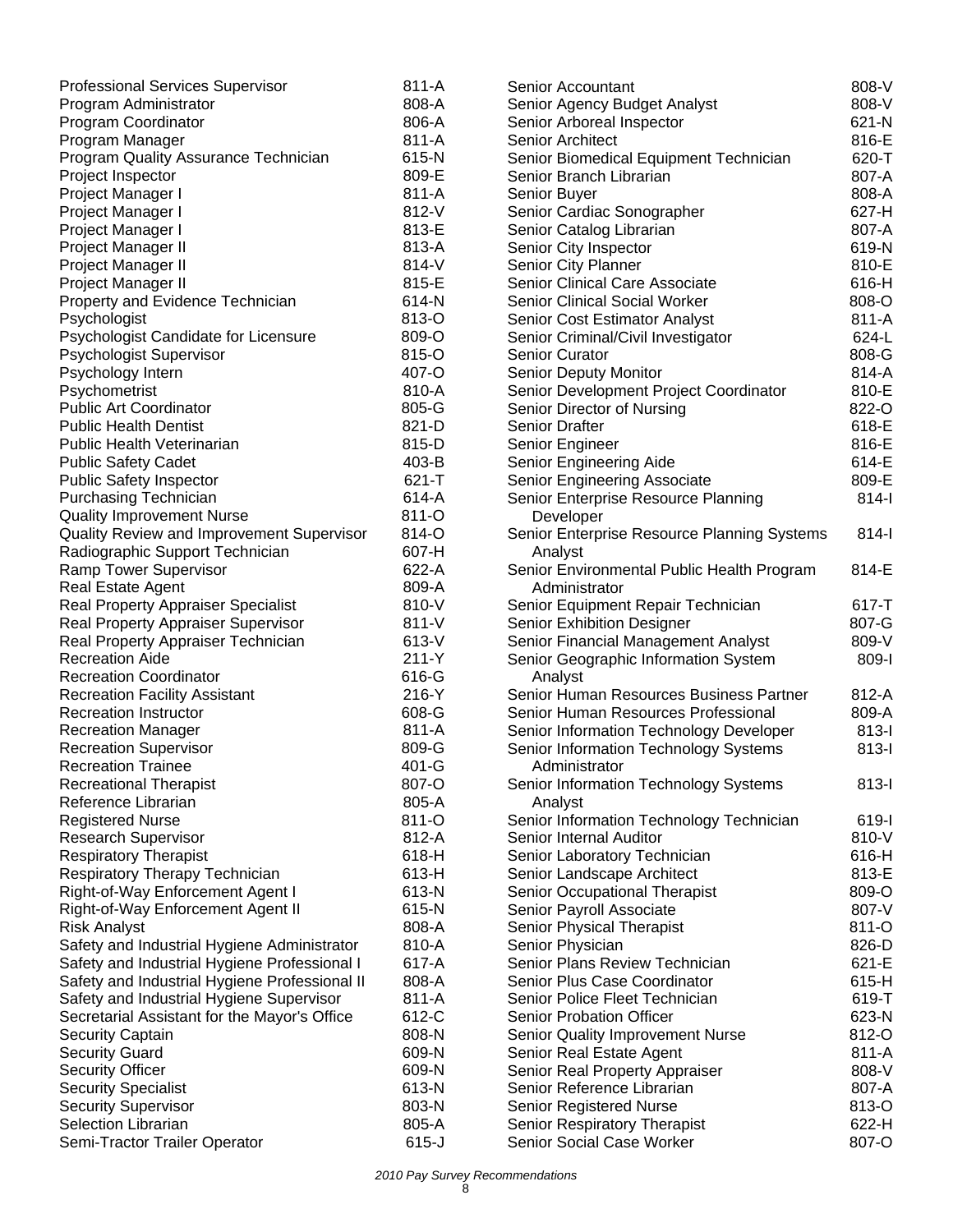| Senior Special Collection Librarian                 | 809-A     |
|-----------------------------------------------------|-----------|
| Senior Special Procedures Technologist              | 625-H     |
| Senior Speech Therapist                             | 809-O     |
| Senior Statistical Researcher                       | 809-A     |
| Senior Surveying Technician                         | 619-E     |
| <b>Senior Tax Auditor</b>                           | 810-V     |
| Senior Technical Physician                          | 829-D     |
| Senior Television & Video Producer                  | 812-G     |
| Senior Television Operations Worker                 | $611 - J$ |
| <b>Senior Transcriptionist</b>                      | 617-C     |
| <b>Senior Transportation Worker</b>                 | 606-J     |
| <b>Senior Tree Trimmer</b>                          | 613-T     |
| <b>Senior Utility Worker</b>                        | $611 - J$ |
| Senior Workforce Development Advisor                | 808-A     |
| <b>Shelver</b>                                      | 601-C     |
| Sign Language Interpreter                           | 622-S     |
| <b>Social Case Worker</b>                           | 806-O     |
| Social Case Worker Manager                          | 812-O     |
| Social Case Worker Supervisor                       | 810-O     |
| Social Worker Intern                                | 406-O     |
| Special Collection Librarian                        | 807-A     |
| <b>Special Education Teacher</b>                    | 810-O     |
| <b>Special Education Teacher Supervisor</b>         | 812-O     |
| <b>Special Events Coordinator</b>                   | 808-G     |
| <b>Special Procedures Technologist</b>              | 624-H     |
| <b>Speech Therapist</b>                             | 809-O     |
| Sports Official I - Non Certified                   | $115-Z$   |
| Sports Official II - Certified                      | $116 - Z$ |
| <b>Stable Master</b>                                | 613-T     |
| <b>Staff Accountant</b>                             | 616-V     |
| Staff Agency Budget Analyst                         | 614-V     |
| <b>Staff Architect</b>                              | 810-E     |
| <b>Staff Assistant</b>                              | 805-A     |
| <b>Staff Buyer</b>                                  | 614-A     |
| <b>Staff Community Development Associate</b>        | 614-A     |
| <b>Staff Engineer</b>                               | 810-E     |
| <b>Staff Enterprise Resource Planning Developer</b> | $622 - 1$ |
| <b>Staff Enterprise Resource Planning Systems</b>   | $622 - 1$ |
| Analyst                                             |           |
| <b>Staff Financial Management Analyst</b>           | 616-V     |
| Staff Human Resources Professional                  | 615-A     |
| <b>Staff Information Technology Developer</b>       | $621 - 1$ |
| <b>Staff Information Technology Systems</b>         | 621-l     |
| Administrator                                       |           |
| <b>Staff Information Technology Systems Analyst</b> | $621 -$   |
| Staff Information Technology Technician             | 614-l     |
| <b>Staff Internal Auditor</b>                       | 619-V     |
| <b>Staff Land Surveyor</b>                          | 810-E     |
| Staff Parks Landscape Planner                       | 619-E     |
| <b>Staff Probation Officer</b>                      | 617-N     |
| <b>Staff Real Property Appraiser</b>                | 614-V     |
| <b>Staff Social Case Worker</b>                     | 615-O     |
| <b>Staff Special Education Teacher</b>              | 619-O     |
| <b>Staff Tax Auditor</b>                            | 619-V     |
| Stapleton Redevelopment Programs Manager            | 810-A     |
| <b>Stock Clerk</b>                                  | 610-S     |
| Stockkeeper                                         | 616-S     |
| Stockroom Manager                                   | 809-S     |
| Stockroom Supervisor                                | 808-S     |
| <b>Strategic Advisor</b>                            | 813-A     |
| Superintendent of Radio Communications              | 812-T     |

| <b>Supervisor of Administrative Support I</b><br><b>Supervisor of Administrative Support II</b><br><b>Surveying Associate</b><br>Surveying Technician<br><b>Systems Librarian</b><br><b>Tax Analyst</b><br><b>Tax Audit Supervisor</b><br>Tax Revenue Agent I<br>Tax Revenue Agent II<br>Tax Revenue Agent Supervisor<br>Tax Technician I<br><b>Tax Technician II</b><br>Technical Director-Board of Adjustment | 806-C<br>808-C<br>620-E<br>615-E<br>806-A<br>616-V<br>813-V<br>615-V<br>617-V<br>808-V<br>612-V<br>613-V<br>808-A |
|-----------------------------------------------------------------------------------------------------------------------------------------------------------------------------------------------------------------------------------------------------------------------------------------------------------------------------------------------------------------------------------------------------------------|-------------------------------------------------------------------------------------------------------------------|
| Zoning<br><b>Technical Physician</b>                                                                                                                                                                                                                                                                                                                                                                            | 825-D                                                                                                             |
| <b>Telecommunications Administrator</b>                                                                                                                                                                                                                                                                                                                                                                         | $812-I$                                                                                                           |
| Television & Video Director/Editor                                                                                                                                                                                                                                                                                                                                                                              | 810-G                                                                                                             |
| <b>Television &amp; Video Producer</b><br>Television & Video Production Support                                                                                                                                                                                                                                                                                                                                 | 810-G<br>615-G                                                                                                    |
| Technician                                                                                                                                                                                                                                                                                                                                                                                                      |                                                                                                                   |
| <b>Television Engineer</b>                                                                                                                                                                                                                                                                                                                                                                                      | $808-I$                                                                                                           |
| <b>Television Operations Worker</b>                                                                                                                                                                                                                                                                                                                                                                             | 609-J                                                                                                             |
| <b>Television Programmer</b>                                                                                                                                                                                                                                                                                                                                                                                    | 809-G                                                                                                             |
| <b>Television Unit Supervisor</b>                                                                                                                                                                                                                                                                                                                                                                               | $618 - J$                                                                                                         |
| <b>Tenant Facility Project Supervisor</b><br>Therapist -Master's Level                                                                                                                                                                                                                                                                                                                                          | 813-E<br>806-O                                                                                                    |
| <b>Therapist Supervisor</b>                                                                                                                                                                                                                                                                                                                                                                                     | 810-O                                                                                                             |
| <b>Tow Truck Operator</b>                                                                                                                                                                                                                                                                                                                                                                                       | $612-J$                                                                                                           |
| <b>Trades Apprentice</b>                                                                                                                                                                                                                                                                                                                                                                                        | 614-T                                                                                                             |
| <b>Traffic Signal Technician 1</b>                                                                                                                                                                                                                                                                                                                                                                              | 617-T                                                                                                             |
| <b>Traffic Signal Technician 2</b>                                                                                                                                                                                                                                                                                                                                                                              | 619-T                                                                                                             |
| Traffic Signal Technician 3                                                                                                                                                                                                                                                                                                                                                                                     | 620-T<br>810-T                                                                                                    |
| <b>Traffic Signal Technician Supervisor</b><br><b>Transportation Worker</b>                                                                                                                                                                                                                                                                                                                                     | $605 - J$                                                                                                         |
| <b>Treasury Agent</b>                                                                                                                                                                                                                                                                                                                                                                                           | 619-V                                                                                                             |
| <b>Tree Trimmer</b>                                                                                                                                                                                                                                                                                                                                                                                             | 612-T                                                                                                             |
| <b>Turf Equipment Mechanic</b>                                                                                                                                                                                                                                                                                                                                                                                  | 615-T                                                                                                             |
| <b>Turf Equipment Mechanic Supervisor</b>                                                                                                                                                                                                                                                                                                                                                                       | 808-T                                                                                                             |
| <b>Ultrasound Technologist</b>                                                                                                                                                                                                                                                                                                                                                                                  | 624-H                                                                                                             |
| <b>Ultrasound Technologist Supervisor</b>                                                                                                                                                                                                                                                                                                                                                                       | 627-H<br>614-N                                                                                                    |
| Underground Utility Investigator<br>Underground Utility Investigator Supervisor                                                                                                                                                                                                                                                                                                                                 | 806-N                                                                                                             |
| Unit Charge Nurse                                                                                                                                                                                                                                                                                                                                                                                               | 813-O                                                                                                             |
| <b>Urban Design Architect</b>                                                                                                                                                                                                                                                                                                                                                                                   | 813-E                                                                                                             |
| Usher                                                                                                                                                                                                                                                                                                                                                                                                           | $310-Z$                                                                                                           |
| <b>Utility Worker</b>                                                                                                                                                                                                                                                                                                                                                                                           | 609-J                                                                                                             |
| <b>Utility Worker Trainee</b>                                                                                                                                                                                                                                                                                                                                                                                   | $404 - J$                                                                                                         |
| <b>Vector Control Inspector</b><br>Vehicle Boot Investigator                                                                                                                                                                                                                                                                                                                                                    | 615-N<br>615-N                                                                                                    |
| Vehicle Impound Clerk                                                                                                                                                                                                                                                                                                                                                                                           | 613-S                                                                                                             |
| Vehicle Support Technician                                                                                                                                                                                                                                                                                                                                                                                      | 606-S                                                                                                             |
| Veterinary Technician                                                                                                                                                                                                                                                                                                                                                                                           | 612-H                                                                                                             |
| Victim Advocate                                                                                                                                                                                                                                                                                                                                                                                                 | 616-A                                                                                                             |
| Victim Specialist                                                                                                                                                                                                                                                                                                                                                                                               | 618-H                                                                                                             |
| <b>Vocational Mechanic Trainee</b>                                                                                                                                                                                                                                                                                                                                                                              | 406-T<br>606-S                                                                                                    |
| <b>Washing Machine Operator</b><br>Wastewater Data Technician                                                                                                                                                                                                                                                                                                                                                   | 612-V                                                                                                             |
| <b>Wastewater Quality Control Manager</b>                                                                                                                                                                                                                                                                                                                                                                       | 813-E                                                                                                             |
| <b>Wastewater Quality Control Supervisor</b>                                                                                                                                                                                                                                                                                                                                                                    | 807-E                                                                                                             |
| Wastewater Systems Data Investigator                                                                                                                                                                                                                                                                                                                                                                            | 617-N                                                                                                             |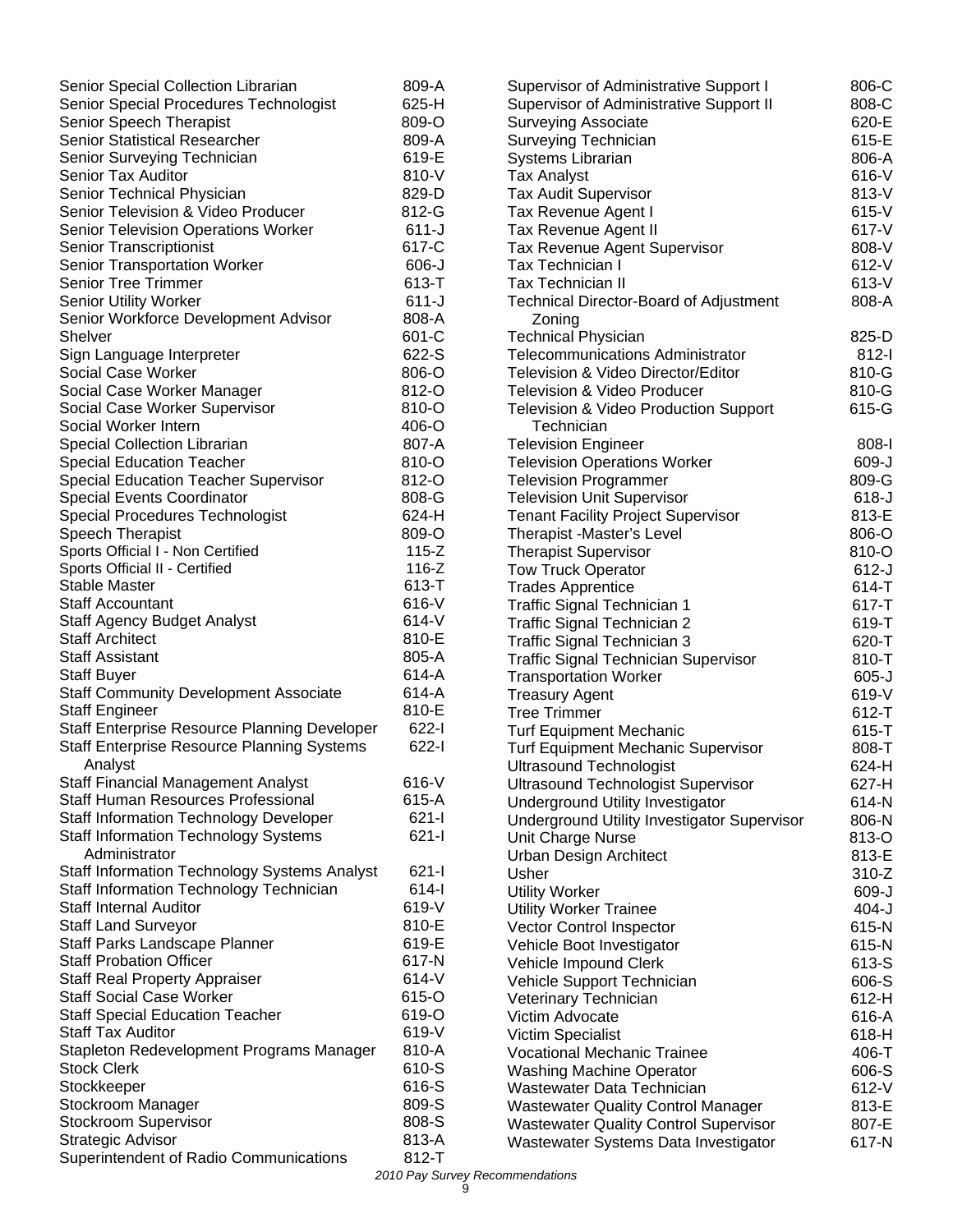| <b>Water Quality Investigator</b>              | 619-N   | Youth Worker                 | 613-H   |
|------------------------------------------------|---------|------------------------------|---------|
| Webmaster                                      | $811 -$ | Zoo Area Supervisor          | 806-A   |
| Women, Infants, and Children (WIC)             | 613-H   | Zoo Commissary Administrator | 806-S   |
| Counselor                                      |         | Zoo Commissary Worker        | 609-S   |
| Work Release Technician                        | 614-A   | Zoo Curator                  | 810-A   |
| <b>Workers' Compensation Claims Supervisor</b> | 810-A   | Zoo Veterinarian             | 815-D   |
| <b>Workers' Compensation Registered Nurse</b>  | 813-O   | Zoo Veterinary Technician    | $618-H$ |
| <b>Youth Counselor</b>                         | 617-O   | Zookeeper                    | 613-A   |
| Youth Counselor Supervisor                     | 808-O   |                              |         |

# **Part-time and Seasonal Classifications**

# **Training Classes**

| <b>Classification</b>                | Pay<br>Grade | <b>Hourly</b><br><b>Rate</b> |
|--------------------------------------|--------------|------------------------------|
| <b>Effective 7/1/2010</b>            |              |                              |
| Attorney Intern                      | 406-L        | \$21.54                      |
| <b>Cooperative Education Trainee</b> | 402-C        | \$8.89                       |
| <b>Custodial Trainee</b>             | $403 - J$    | \$9.28                       |
| Forensic Pathology Fellow            | 401-D        | \$34.77                      |
| <b>Office Occupations Trainee</b>    | 402-C        | \$8.89                       |
| Professional Occupations Intern I    | $404 - A$    | \$13.21                      |
| Professional Occupations Intern II   | 406-A        | \$15.34                      |
| Professional Occupations Intern III  | 408-A        | \$16.99                      |
| Psychology Intern                    | 407-O        | \$16.81                      |
| <b>Public Safety Cadet</b>           | 403-B        | \$10.96                      |
| <b>Recreation Trainee</b>            | 401-G        | \$8.51                       |
| Social Worker Intern                 | $406 - O$    | \$12.98                      |
| <b>Utility Worker Trainee</b>        | $404 - J$    | \$10.61                      |
| <b>Vocational Mechanic Trainee</b>   | 406-T        | \$15.83                      |
| <b>Effective 9/5/2010</b>            |              |                              |
| Mayor's Youth Worker                 | 402-A        | \$7.75                       |
| <b>Effective 1/1/2011</b>            |              |                              |
| Attorney Intern                      | 406-L        | \$23.02                      |
| <b>Cooperative Education Trainee</b> | 402-C        | \$8.89                       |
| <b>Custodial Trainee</b>             | $403-J$      | \$9.28                       |
| <b>Forensic Pathology Fellow</b>     | 401-D        | \$34.77                      |
| <b>Office Occupations Trainee</b>    | 402-C        | \$8.89                       |
| Professional Occupations Intern I    | $404-A$      | \$13.21                      |
| Professional Occupations Intern II   | 406-A        | \$15.34                      |
| Professional Occupations Intern III  | 408-A        | \$16.99                      |
| Psychology Intern                    | 407-O        | \$16.81                      |
| <b>Public Safety Cadet</b>           | 403-B        | \$10.96                      |
| <b>Recreation Trainee</b>            | 401-G        | \$8.51                       |
| Social Worker Intern                 | 406-O        | \$12.98                      |
| <b>Utility Worker Trainee</b>        | $404 - J$    | \$10.61                      |
| <b>Vocational Mechanic Trainee</b>   | 406-T        | \$15.83                      |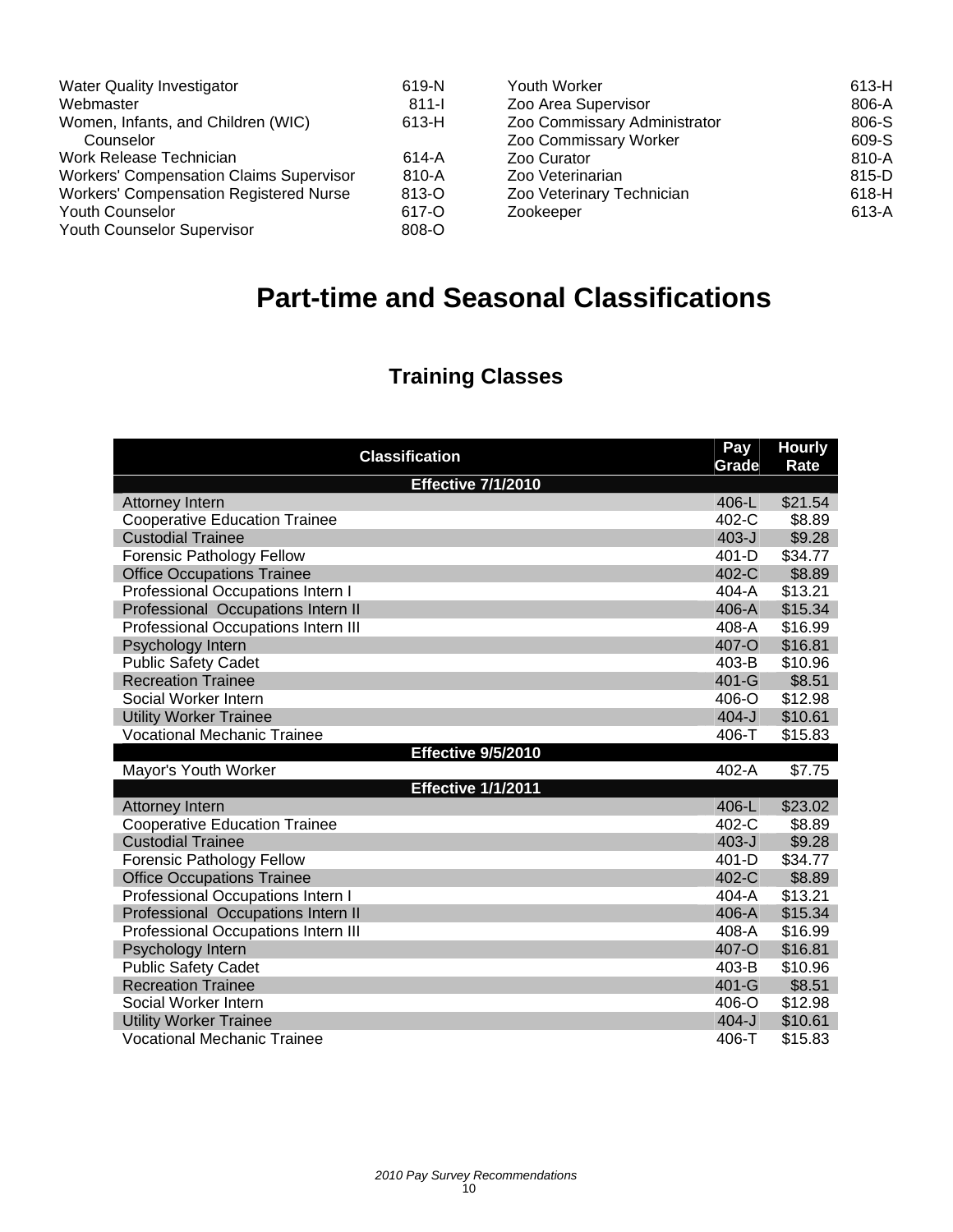# **Short Range Classes**

| <b>Classification</b>                | Pay<br>Grade | A                 |         |         | В       |         | С       |
|--------------------------------------|--------------|-------------------|---------|---------|---------|---------|---------|
|                                      |              | <b>Schedule A</b> |         |         |         |         |         |
| Park Seasonal Laborer                | 219-Y        | \$10.76           |         | \$11.30 |         | \$11.87 |         |
| <b>Recreation Aide</b>               | $211 - Y$    | \$7.28            |         | \$7.65  |         | \$8.03  |         |
| <b>Recreation Facility Assistant</b> | $216-Y$      | \$9.29            |         | \$9.76  |         | \$10.25 |         |
| <b>Classification</b>                | Pay<br>Grade |                   | 2       | 3       | 4       | 5       | 6       |
|                                      |              | <b>Schedule B</b> |         |         |         |         |         |
| <b>Boating Ranger</b>                | $323-Y$      | \$14.43           | \$15.14 | \$15.90 | \$16.70 | \$17.53 | \$18.41 |
| <b>Golf Starter and Ranger</b>       | $310-Y$      | \$7.65            | \$8.03  | \$8.43  | \$8.85  | \$9.29  | \$9.76  |

# **Community Rate Classes**

| <b>Classification</b>                |                     | <b>Pay</b><br>Grade | 1              | $\overline{2}$    | 3       | 4       | 5       | 6       |         | 8       |
|--------------------------------------|---------------------|---------------------|----------------|-------------------|---------|---------|---------|---------|---------|---------|
|                                      |                     |                     |                | <b>Schedule A</b> |         |         |         |         |         |         |
| Activities Leader I - Non-Certified  |                     | $115 - Z$           | \$13.59        | \$14.21           | \$14.85 | \$15.53 | \$16.24 | \$16.98 | \$17.75 | \$18.55 |
| Activities Leader II - Certified     |                     | $116-Z$             | \$20.37        | \$21.30           | \$22.27 | \$23.28 | \$24.34 | \$25.45 | \$26.61 | \$27.82 |
| <b>Advanced Lifeguard</b>            |                     | $112-Z$             | \$9.89         | \$10.34           | \$10.81 | \$11.30 | \$11.82 | \$12.35 | \$12.92 | \$13.50 |
| Fitness Instructor I - Non-Certified |                     | $115 - Z$           | \$13.59        | \$14.21           | \$14.85 | \$15.53 | \$16.24 | \$16.98 | \$17.75 | \$18.55 |
| Fitness Instructor II - Certified    |                     | $116 - Z$           | \$20.37        | \$21.30           | \$22.27 | \$23.28 | \$24.34 | \$25.45 | \$26.61 | \$27.82 |
| Lifeguard                            |                     | 111-Z               | \$8.60         | \$8.99            | \$9.40  | \$9.83  | \$10.28 | \$10.74 | \$11.23 | \$11.74 |
| Pool Supervisor                      |                     | $114-Z$             | \$13.07        | \$13.66           | \$14.29 | \$14.94 | \$15.62 | \$16.33 | \$17.07 | \$17.85 |
| Sports Official I - Non Certified    |                     | $115 - Z$           | \$13.59        | \$14.21           | \$14.85 | \$15.53 | \$16.24 | \$16.98 | \$17.75 | \$18.55 |
| Sports Official II - Certified       |                     | $116 - Z$           | \$20.37        | \$21.30           | \$22.27 | \$23.28 | \$24.34 | \$25.45 | \$26.61 | \$27.82 |
| <b>Classification</b>                | <b>Pay</b><br>Grade | 1                   | $\overline{2}$ | 3                 | 4       | 5       | 6       | 7       | 8       | 9       |
|                                      |                     |                     |                | <b>Schedule B</b> |         |         |         |         |         |         |
| Usher                                | $310-Z$             | \$7.28              | \$7.65         | \$8.03            | \$8.85  | \$9.29  | \$9.76  | \$11.87 | \$12.46 | \$13.08 |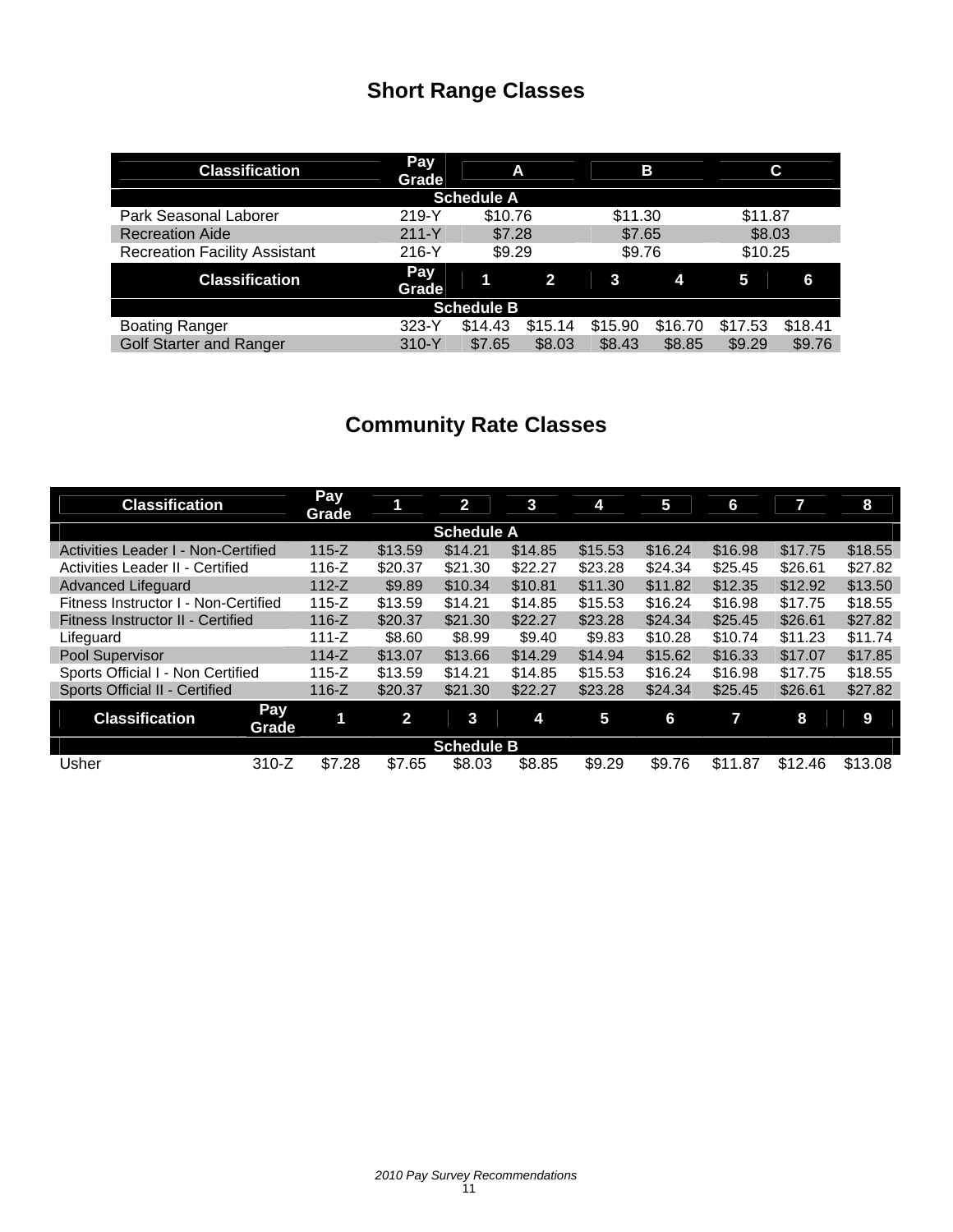## **A - Professional**

|           | г      | $\overline{\mathbf{2}}$ | 3      |        |        | 6      | 7      | 8      |        | 10     | 11                          | 12     | 13                                                                                                       | 14     | 15     | 16            | 17     | 18                                        | 19            | 20            | 21                   | 22     |
|-----------|--------|-------------------------|--------|--------|--------|--------|--------|--------|--------|--------|-----------------------------|--------|----------------------------------------------------------------------------------------------------------|--------|--------|---------------|--------|-------------------------------------------|---------------|---------------|----------------------|--------|
| 612-A     | 34348  | 35124                   | 35912  | 36724  | 37548  | 38396  | 39257  | 40141  | 41050  | 41972  | 42917                       | 43887  | 44868                                                                                                    | 45874  | 46904  | 47959         | 49038  | 50140                                     |               |               |                      |        |
| 613-A     | 35912  | 36724                   | 37548  | 38396  | 39257  | 40141  | 41050  | 41972  | 42917  | 43887  | 44868                       | 45874  | 46904                                                                                                    | 47959  | 49038  | 50140         | 51268  | 52419                                     |               |               |                      |        |
| $614 - A$ | 37548  | 38396                   | 39257  | 40141  | 41050  | 41972  | 42917  | 43887  | 44868  | 45874  | 46904                       | 47959  | 49038                                                                                                    | 50140  | 51268  | 52419         | 53595  | 54795                                     |               |               |                      |        |
| 615-A     | 39257  | 40141                   | 41050  | 41972  | 42917  | 43887  | 44868  | 45874  | 46904  | 47959  | 49038                       | 50140  | 51268                                                                                                    | 52419  | 53595  | 54795         | 56031  | 57291                                     |               |               |                      |        |
| 616-A     | 41050  | 41972                   | 42917  | 43887  | 44868  | 45874  | 46904  | 47959  | 49038  | 50140  | 51268                       | 52419  | 53595                                                                                                    | 54795  | 56031  | 57291         | 58576  | 59897                                     |               |               |                      |        |
| 617-A     | 42917  | 43887                   | 44868  | 45874  | 46904  | 47959  | 49038  | 50140  | 51268  | 52419  | 53595                       | 54795  | 56031                                                                                                    | 57291  | 58576  | 59897         | 61242  | 62624                                     |               |               |                      |        |
| 619-A     | 46904  | 47959                   | 49038  | 50140  | 51268  | 52419  | 53595  | 54795  | 56031  | 57291  | 58576                       | 59897  | 61242                                                                                                    | 62624  | 64030  | 65472         | 66951  | 68454                                     |               |               |                      |        |
| 622-A     | 53595  | 54795                   | 56031  | 57291  | 58576  | 59897  | 61242  | 62624  | 64030  | 65472  | 66951                       | 68454  | 69993                                                                                                    | 71569  | 73181  | 74829         | 76514  | 78235                                     |               |               |                      |        |
| 803-A     | 35124  | 35912                   | 36724  | 37548  | 38396  | 39257  | 40141  | 41050  | 41972  | 42917  | 43887                       | 44868  | 45874                                                                                                    | 46904  | 47959  | 49038         | 50140  | 51268                                     | 52419         | 53595         | 54795                | 56031  |
| 805-A     | 40141  | 41050                   | 41972  | 42917  | 43887  | 44868  | 45874  | 46904  | 47959  | 49038  | 50140                       | 51268  | 52419                                                                                                    | 53595  | 54795  | 56031         | 57291  | 58576                                     | 59897         | 61242         | 62624                | 64030  |
| 806-A     | 42917  | 43887                   | 44868  | 45874  | 46904  | 47959  | 49038  | 50140  | 51268  | 52419  | 53595                       | 54795  | 56031                                                                                                    | 57291  | 58576  | 59897         | 61242  | 62624                                     | 64030         | 65472         | 66951                | 68454  |
| 807-A     | 45874  | 46904                   | 47959  | 49038  | 50140  | 51268  | 52419  | 53595  | 54795  | 56031  | 57291                       | 58576  | 59897                                                                                                    | 61242  | 62624  | 64030         | 65472  | 66951                                     | 68454         | 69993         | 71569                | 73181  |
| 808-A     | 49038  | 50140                   | 51268  | 52419  | 53595  | 54795  | 56031  | 57291  | 58576  | 59897  | 61242                       | 62624  | 64030                                                                                                    | 65472  | 66951  | 68454         | 69993  | 71569                                     | 73181         | 74829         | 76514                | 78235  |
| 809-A     | 52419  | 53595                   | 54795  | 56031  | 57291  | 58576  | 59897  | 61242  | 62624  | 64030  | 65472                       | 66951  | 68454                                                                                                    | 69993  | 71569  | 73181         | 74829  | 76514                                     | 78235         | 79992         | 81798                | 83640  |
| 810-A     | 56031  | 57291                   | 58576  | 59897  | 61242  | 62624  | 64030  | 65472  | 66951  | 68454  | 69993                       | 71569  | 73181                                                                                                    | 74829  | 76514  | 78235         | 79992  | 81798                                     | 83640         | 85519         | 87446                | 89409  |
| $811 - A$ | 59897  | 61242                   | 62624  | 64030  | 65472  | 66951  | 68454  | 69993  | 71569  | 73181  | 74829                       | 76514  | 78235                                                                                                    | 79992  | 81798  | 83640         | 85519  | 87446                                     | 89409         | 91421         | 93482                | 95590  |
| 812-A     | 64030  | 65472                   | 66951  | 68454  | 69993  | 71569  | 73181  | 74829  | 76514  | 78235  | 79992                       | 81798  | 83640                                                                                                    | 85519  | 87446  | 89409         | 91421  | 93482                                     | 95590         | 97736         | 99929                | 102184 |
| 813-A     | 68454  | 69993                   | 71569  | 73181  | 74829  | 76514  | 78235  | 79992  | 81798  | 83640  | 85519                       | 87446  | 89409                                                                                                    | 91421  | 93482  | 95590         | 97736  | 99929                                     | 102184        | 104487        | 106838               | 109238 |
| 814-A     | 73181  | 74829                   | 76514  | 78235  | 79992  | 81798  | 83640  | 85519  | 87446  | 89409  | 91421                       | 93482  | 95590                                                                                                    | 97736  | 99929  | 102184        | 104487 | 106838                                    | 109238        | 111698 114207 |                      | 116776 |
| 815-A     | 78235  | 79992                   | 81798  | 83640  | 85519  | 87446  | 89409  | 91421  | 93482  | 95590  | 97736                       | 99929  | 102184                                                                                                   | 104487 | 106838 |               |        | 109238 111698 114207 116776 119406 122097 |               |               |                      | 124848 |
| 816-A     | 83640  | 85519                   | 87446  | 89409  | 91421  | 93482  | 95590  | 97736  | 99929  | 102184 | 104487                      | 106838 |                                                                                                          |        |        |               |        | 109238 111698 114207 116776 119406 122097 | 124848        | 127660        | 130532               | 133465 |
| 817-A     | 89409  | 91421                   | 93482  | 95590  | 97736  | 99929  | 102184 | 104487 | 106838 |        | 109238 111698 114207        |        | 116776 119406 122097                                                                                     |        |        | 124848 127660 |        | 130532                                    | 133465 136471 |               | 139538               | 142677 |
| 818-A     | 95590  | 97736                   | 99929  | 102184 | 104487 | 106838 | 109238 |        |        |        | 111698 114207 116776 119406 |        | 122097 124848 127660 130532 133465 136471 139538                                                         |        |        |               |        |                                           | 142677        |               | 145888 149173        | 152530 |
| 819-A     | 102184 | 104487                  | 106838 | 109238 |        |        |        |        |        |        |                             |        | 111698 114207 116776 119406 122097 124848 127660 130532 133465 136471 139538 142677 145888 149173 152530 |        |        |               |        |                                           |               |               | 155960 159475 163062 |        |

### **C - Clerical**

|         |       |       |       |       |       |       |       | 8     | 9     | 10                | $-11$             | 12 <sup>12</sup> | 13          | 14    | 15    | 16    | 17          | 18    | 19    | 20    | 21    | 22    |
|---------|-------|-------|-------|-------|-------|-------|-------|-------|-------|-------------------|-------------------|------------------|-------------|-------|-------|-------|-------------|-------|-------|-------|-------|-------|
| 601-C   | 19356 | 19792 | 20240 | 20701 | 21162 | 21634 | 22119 | 22616 | 23125 | 23646             | 24179             | 24725            | 25282       | 25852 | 26434 | 27028 | 27634       | 28252 |       |       |       |       |
| 605-C   | 23125 | 23646 | 24179 | 24725 | 25282 | 25852 | 26434 | 27028 | 27634 | 28252             | 28882             | 29536            | 30203       | 30882 | 31573 | 32288 | 33015       | 33754 |       |       |       |       |
| 606-C   | 24179 | 24725 | 25282 | 25852 | 26434 | 27028 | 27634 | 28252 | 28882 | 29536             | 30203             | 30882            | 31573       | 32288 | 33015 | 33754 | 34518       | 35293 |       |       |       |       |
| 608-C   | 26434 | 27028 | 27634 | 28252 | 28882 | 29536 | 30203 | 30882 |       |                   | 31573 32288 33015 |                  | 33754 34518 | 35293 | 36093 | 36905 | 37742 38590 |       |       |       |       |       |
| 610-C   | 28882 | 29536 | 30203 | 30882 | 31573 | 32288 | 33015 | 33754 | 34518 | 35293             | 36093             | 36905            | 37742       | 38590 | 39463 | 40347 | 41256       | 42190 |       |       |       |       |
| $612-C$ | 31573 | 32288 | 33015 | 33754 | 34518 | 35293 | 36093 | 36905 |       | 37742 38590 39463 |                   | 40347            | 41256       | 42190 | 43135 | 44105 | 45099       | 46117 |       |       |       |       |
| 613-C   | 33015 | 33754 | 34518 | 35293 | 36093 | 36905 | 37742 | 38590 | 39463 | 40347             | 41256             | 42190            | 43135       | 44105 | 45099 | 46117 | 47159       | 48225 |       |       |       |       |
| 614-C I | 34518 | 35293 | 36093 | 36905 | 37742 | 38590 | 39463 | 40347 | 41256 | 42190             | 43135             | 44105            | 45099       | 46117 | 47159 | 48225 | 49316 50431 |       |       |       |       |       |
| 615-C   | 36093 | 36905 | 37742 | 38590 | 39463 | 40347 | 41256 | 42190 | 43135 | 44105             | 45099             | 46117            | 47159       | 48225 | 49316 | 50431 | 51571       | 52734 |       |       |       |       |
| 617-C   | 39463 | 40347 | 41256 | 42190 | 43135 | 44105 | 45099 | 46117 | 47159 | 48225             | 49316             | 50431            | 51571       | 52734 | 53922 | 55134 | 56370       | 57643 |       |       |       |       |
| 806-C   | 39463 | 40347 | 41256 | 42190 | 43135 | 44105 | 45099 | 46117 | 47159 | 48225             | 49316             | 50431            | 51571       | 52734 | 53922 | 55134 | 56370       | 57643 | 58940 | 60261 | 61618 | 63000 |
| 808-C   | 45099 | 46117 | 47159 | 48225 | 49316 | 50431 | 51571 | 52734 | 53922 | 55134             | 56370             | 57643            | 58940       | 60261 | 61618 | 63000 | 64418       | 65872 | 67351 | 68866 | 70417 | 72005 |

### **D - Doctors**

|         |                                                                                                                                                                 |        |                      |               |                                                                                                                        |       |       |                      |       | 10.   | 11.                                                                                                      | 12    | 13    | 14    | 15    | 16    | -17    | 18            | 19     | 20                                                                                                                                                 | 21                   |  |
|---------|-----------------------------------------------------------------------------------------------------------------------------------------------------------------|--------|----------------------|---------------|------------------------------------------------------------------------------------------------------------------------|-------|-------|----------------------|-------|-------|----------------------------------------------------------------------------------------------------------|-------|-------|-------|-------|-------|--------|---------------|--------|----------------------------------------------------------------------------------------------------------------------------------------------------|----------------------|--|
| $815-D$ | 66115                                                                                                                                                           | 67605  | 69132                | 70684         | 72272                                                                                                                  | 73896 | 75556 | 77253                | 78986 | 80768 | 82586                                                                                                    | 84440 | 86343 | 88282 | 90270 | 92306 | 94378  | 96499         | 98669  | 100887                                                                                                                                             | 103153 105468        |  |
| 819-D   | 86343                                                                                                                                                           | 88282  | 90270                | 92306         | 94378                                                                                                                  | 96499 | 98669 | 100887               |       |       | 103153 105468 107844 110268 112752 115285 117879 120533 123248 126024                                    |       |       |       |       |       |        |               |        | 128860 131757                                                                                                                                      | 134726 137756        |  |
| 821-D I | 98669                                                                                                                                                           | 100887 |                      | 103153 105468 | 107844                                                                                                                 |       |       |                      |       |       | 110268 112752 115285 117879 120533 123248 126024 128860 131757 134726 137756 140859 144022 147258 150567 |       |       |       |       |       |        |               |        |                                                                                                                                                    | 153960 157427        |  |
| 822-D   |                                                                                                                                                                 |        |                      |               | 105468 107844 110268 112752 115285 117879 120533 123248 126024 128860 131757 134726 137756 140859 144022 147258 150567 |       |       |                      |       |       |                                                                                                          |       |       |       |       |       |        | 153960        | 157427 | 160966                                                                                                                                             | 164590 168298        |  |
| $824-D$ | 120533                                                                                                                                                          |        | 123248 126024        | 128860        | 131757                                                                                                                 |       |       |                      |       |       | 134726 137756 140859 144022 147258 150567 153960 157427 160966 164590 168298 172080 175946 179909        |       |       |       |       |       |        |               |        | 183957                                                                                                                                             | 188102 192332        |  |
| $825-D$ | 128860                                                                                                                                                          |        | 131757 134726 137756 |               | 140859                                                                                                                 |       |       |                      |       |       | 144022 147258 150567 153960 157427 160966 164590 168298 172080 175946 179909                             |       |       |       |       |       | 183957 | 188102 192332 |        |                                                                                                                                                    | 196659 201083 205604 |  |
| 826-D I |                                                                                                                                                                 |        | 140859 144022 147258 |               | 150567                                                                                                                 |       |       |                      |       |       |                                                                                                          |       |       |       |       |       |        |               |        | 153960 157427 160966 164590 168298 172080 175946 179909 183957 188102 192332 196659 201083 205604 210234 214960 219796                             |                      |  |
| 827-D   |                                                                                                                                                                 | 150567 |                      | 153960 157427 | 160966                                                                                                                 |       |       |                      |       |       |                                                                                                          |       |       |       |       |       |        |               |        | 164590 168298 172080 175946 179909 183957 188102 192332 196659 201083 205604 210234 214960 219796 224741 229795 234970                             |                      |  |
| 828-D I |                                                                                                                                                                 |        | 160966 164590 168298 |               | 172080                                                                                                                 |       |       | 175946 179909 183957 |       |       |                                                                                                          |       |       |       |       |       |        |               |        | 188102 192332 196659 201083 205604 210234 214960 219796 224741 229795 234970 240255 245660 251187                                                  |                      |  |
| 829-D   | 168298                                                                                                                                                          |        | 172080 175946 179909 |               | 183957                                                                                                                 |       |       |                      |       |       |                                                                                                          |       |       |       |       |       |        |               |        | 188102 192332 196659 201083 205604 210234 214960 219796 224741 229795 234970 240255 245660 251187 256835 262616 268531                             |                      |  |
| 831-D I |                                                                                                                                                                 |        |                      |               |                                                                                                                        |       |       |                      |       |       |                                                                                                          |       |       |       |       |       |        |               |        | 196659 201083 205604 210234 214960 219796 224741 229795 234970 240255 245660 251187 256835 262616 268531 274579 280760 287074 293534 300140 306891 |                      |  |
|         | 88890 219796 224741 229795 234970 240255 245660 251187 256835 262616 268531 274579 280760 287074 293534 300140 306891 313799 320865 328088 335469 343020 350741 |        |                      |               |                                                                                                                        |       |       |                      |       |       |                                                                                                          |       |       |       |       |       |        |               |        |                                                                                                                                                    |                      |  |

## **E - Engineering and Science**

|       |        |        |        |        |        |        |        |        | 9     | 10     | 11                          | 12                                                      | 13                   |        | 15    |               | 17     | 18            | 19                                                                                                                                   | 20     | 21                   | 22     |
|-------|--------|--------|--------|--------|--------|--------|--------|--------|-------|--------|-----------------------------|---------------------------------------------------------|----------------------|--------|-------|---------------|--------|---------------|--------------------------------------------------------------------------------------------------------------------------------------|--------|----------------------|--------|
| 614-E | 34869  | 35657  | 36457  | 37281  | 38117  | 38978  | 39851  | 40747  | 41669 | 42602  | 43559                       | 44541                                                   | 45547                | 46577  | 47619 | 48686         | 49777  | 50892         |                                                                                                                                      |        |                      |        |
| 615-E | 36457  | 37281  | 38117  | 38978  | 39851  | 40747  | 41669  | 42602  | 43559 | 44541  | 45547                       | 46577                                                   | 47619                | 48686  | 49777 | 50892         | 52031  | 53207         |                                                                                                                                      |        |                      |        |
| 616-E | 38117  | 38978  | 39851  | 40747  | 41669  | 42602  | 43559  | 44541  | 45547 | 46577  | 47619                       | 48686                                                   | 49777                | 50892  | 52031 | 53207         | 54407  | 55631         |                                                                                                                                      |        |                      |        |
| 617-E | 39851  | 40747  | 41669  | 42602  | 43559  | 44541  | 45547  | 46577  | 47619 | 48686  | 49777                       | 50892                                                   | 52031                | 53207  | 54407 | 55631         | 56879  | 58164         |                                                                                                                                      |        |                      |        |
| 618-E | 41669  | 42602  | 43559  | 44541  | 45547  | 46577  | 47619  | 48686  | 49777 | 50892  | 52031                       | 53207                                                   | 54407                | 55631  | 56879 | 58164         | 59473  | 60806         |                                                                                                                                      |        |                      |        |
| 619-E | 43559  | 44541  | 45547  | 46577  | 47619  | 48686  | 49777  | 50892  | 52031 | 53207  | 54407                       | 55631                                                   | 56879                | 58164  | 59473 | 60806         | 62176  | 63569         |                                                                                                                                      |        |                      |        |
| 620-E | 45547  | 46577  | 47619  | 48686  | 49777  | 50892  | 52031  | 53207  | 54407 | 55631  | 56879                       | 58164                                                   | 59473                | 60806  | 62176 | 63569         | 65000  | 66466         |                                                                                                                                      |        |                      |        |
| 621-E | 47619  | 48686  | 49777  | 50892  | 52031  | 53207  | 54407  | 55631  | 56879 | 58164  | 59473                       | 60806                                                   | 62176                | 63569  | 65000 | 66466         | 67957  | 69484         |                                                                                                                                      |        |                      |        |
| 807-E | 42602  | 43559  | 44541  | 45547  | 46577  | 47619  | 48686  | 49777  | 50892 | 52031  | 53207                       | 54407                                                   | 55631                | 56879  | 58164 | 59473         | 60806  | 62176         | 63569                                                                                                                                | 65000  | 66466                | 67957  |
| 808-E | 45547  | 46577  | 47619  | 48686  | 49777  | 50892  | 52031  | 53207  | 54407 | 55631  | 56879                       | 58164                                                   | 59473                | 60806  | 62176 | 63569         | 65000  | 66466         | 67957                                                                                                                                | 69484  | 71047                | 72647  |
| 809-E | 48686  | 49777  | 50892  | 52031  | 53207  | 54407  | 55631  | 56879  | 58164 | 59473  | 60806                       | 62176                                                   | 63569                | 65000  | 66466 | 67957         | 69484  | 71047         | 72647                                                                                                                                | 74283  | 75956                | 77665  |
| 810-E | 52031  | 53207  | 54407  | 55631  | 56879  | 58164  | 59473  | 60806  | 62176 | 63569  | 65000                       | 66466                                                   | 67957                | 69484  | 71047 | 72647         | 74283  | 75956         | 77665                                                                                                                                | 79410  | 81192                | 83022  |
| 812-E | 59473  | 60806  | 62176  | 63569  | 65000  | 66466  | 67957  | 69484  | 71047 | 72647  | 74283                       | 75956                                                   | 77665                | 79410  | 81192 | 83022         | 84888  | 86803         | 88755                                                                                                                                | 90755  | 92791                | 94875  |
| 813-E | 63569  | 65000  | 66466  | 67957  | 69484  | 71047  | 72647  | 74283  | 75956 | 77665  | 79410                       | 81192                                                   | 83022                | 84888  | 86803 | 88755         | 90755  | 92791         | 94875                                                                                                                                | 97008  | 99190                | 101420 |
| 814-E | 67957  | 69484  | 71047  | 72647  | 74283  | 75956  | 77665  | 79410  | 81192 | 83022  | 84888                       | 86803                                                   | 88755                | 90755  | 92791 | 94875         | 97008  | 99190         | 101420                                                                                                                               | 103699 | 106038 108426        |        |
| 815-E | 72647  | 74283  | 75956  | 77665  | 79410  | 81192  | 83022  | 84888  | 86803 | 88755  | 90755                       | 92791                                                   | 94875                | 97008  | 99190 | 101420        | 103699 | 106038        | 108426                                                                                                                               |        | 110862 113358 115904 |        |
| 816-E | 77665  | 79410  | 81192  | 83022  | 84888  | 86803  | 88755  | 90755  | 92791 | 94875  | 97008                       | 99190                                                   | 101420               | 103699 |       |               |        |               | 106038 108426 110862 113358 115904 118509                                                                                            |        | 121176 123903        |        |
| 817-E | 83022  | 84888  | 86803  | 88755  | 90755  | 92791  | 94875  | 97008  | 99190 | 101420 | 103699                      |                                                         |                      |        |       |               |        |               | 106038 108426 110862 113358 115904 118509 121176 123903 126690 129539 132447                                                         |        |                      |        |
| 818-E | 88755  | 90755  | 92791  | 94875  | 97008  | 99190  | 101420 | 103699 |       |        |                             | 106038 108426 110862 113358 115904 118509 121176 123903 |                      |        |       |               |        | 126690 129539 | 132447 135429                                                                                                                        |        | 138471 141586        |        |
| 819-E | 94875  | 97008  | 99190  | 101420 | 103699 | 106038 | 108426 |        |       |        | 110862 113358 115904 118509 |                                                         | 121176 123903 126690 |        |       | 129539 132447 |        |               | 135429 138471 141586 144773 148034 151367                                                                                            |        |                      |        |
| 820-E | 101420 | 103699 | 106038 |        |        |        |        |        |       |        |                             |                                                         |                      |        |       |               |        |               | 108426 110862 113358 115904 118509 121176 123903 126690 129539 132447 135429 138471 141586 144773 148034 151367 154772 158251 161814 |        |                      |        |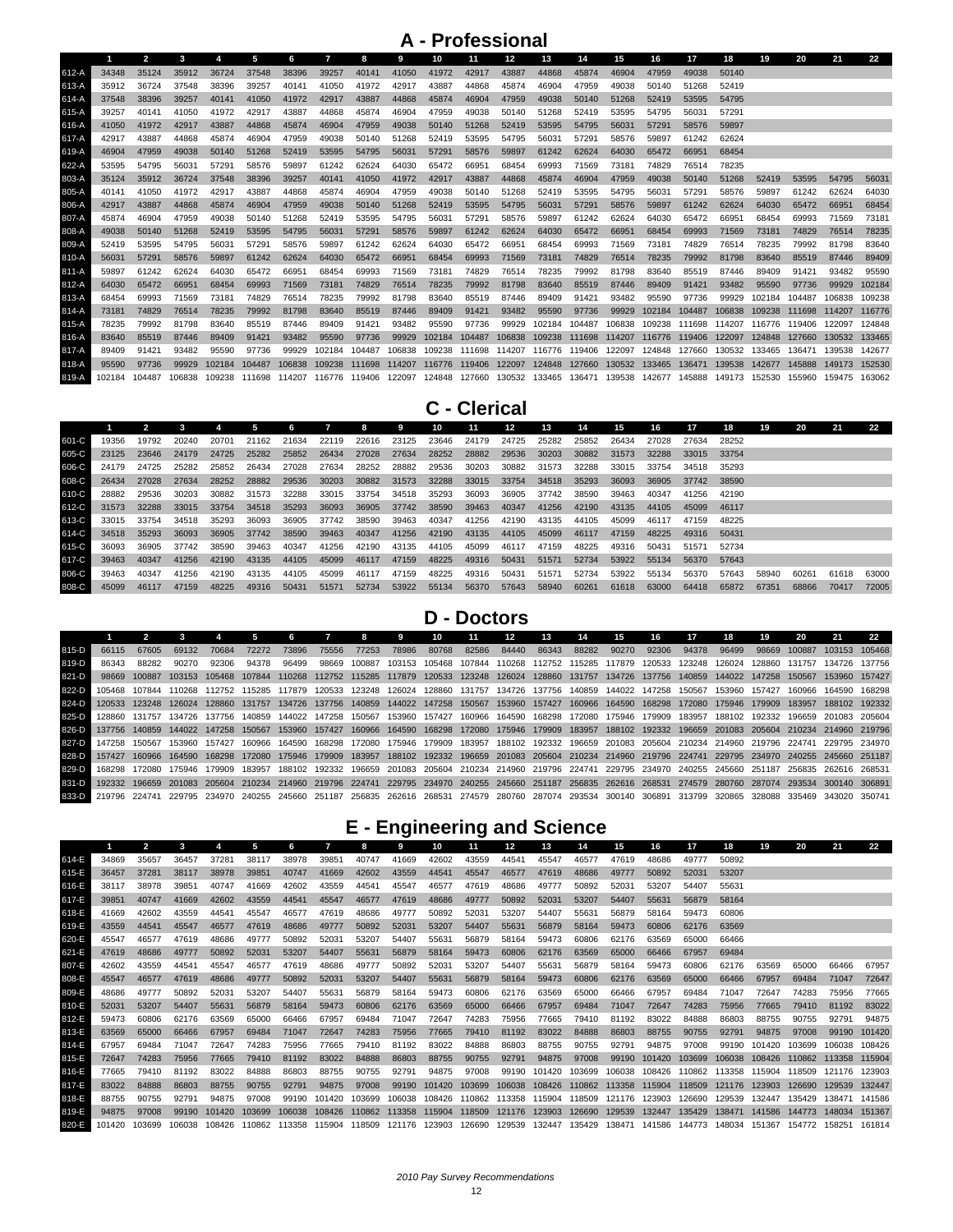## **G - Art, Design, Recreation, Media, and Entertainment**

|       |       | $\mathbf{z}$ | 3     | 4     | 5     | 6     | $\mathbf{z}$ | 8     | 9     | 10    | 11    | 12    | 13    | 14    | 15    | 16    | 17    | 18    | 19    | 20    | 21    | 22    |
|-------|-------|--------------|-------|-------|-------|-------|--------------|-------|-------|-------|-------|-------|-------|-------|-------|-------|-------|-------|-------|-------|-------|-------|
| 600-G | 19671 | 20119        | 20568 | 21028 | 21501 | 21986 | 22483        | 22992 | 23513 | 24046 | 24591 | 25149 | 25719 | 26300 | 26894 | 27500 | 28118 | 28749 |       |       |       |       |
| 606-G | 25719 | 26300        | 26894 | 27500 | 28118 | 28749 | 29391        | 30058 | 30736 | 31427 | 32130 | 32857 | 33597 | 34348 | 35124 | 35912 | 36724 | 37548 |       |       |       |       |
| 608-G | 28118 | 28749        | 29391 | 30058 | 30736 | 31427 | 32130        | 32857 | 33597 | 34348 | 35124 | 35912 | 36724 | 37548 | 38396 | 39257 | 40141 | 41050 |       |       |       |       |
| 610-G | 30736 | 31427        | 32130 | 32857 | 33597 | 34348 | 35124        | 35912 | 36724 | 37548 | 38396 | 39257 | 40141 | 41050 | 41972 | 42917 | 43887 | 44868 |       |       |       |       |
| 612-G | 33597 | 34348        | 35124 | 35912 | 36724 | 37548 | 38396        | 39257 | 40141 | 41050 | 41972 | 42917 | 43887 | 44868 | 45874 | 46904 | 47959 | 49038 |       |       |       |       |
| 613-G | 35124 | 35912        | 36724 | 37548 | 38396 | 39257 | 40141        | 41050 | 41972 | 42917 | 43887 | 44868 | 45874 | 46904 | 47959 | 49038 | 50140 | 51268 |       |       |       |       |
| 614-G | 36724 | 37548        | 38396 | 39257 | 40141 | 41050 | 41972        | 42917 | 43887 | 44868 | 45874 | 46904 | 47959 | 49038 | 50140 | 51268 | 52419 | 53595 |       |       |       |       |
| 615-G | 38396 | 39257        | 40141 | 41050 | 41972 | 42917 | 43887        | 44868 | 45874 | 46904 | 47959 | 49038 | 50140 | 51268 | 52419 | 53595 | 54795 | 56031 |       |       |       |       |
| 616-G | 40141 | 41050        | 41972 | 42917 | 43887 | 44868 | 45874        | 46904 | 47959 | 49038 | 50140 | 51268 | 52419 | 53595 | 54795 | 56031 | 57291 | 58576 |       |       |       |       |
| 618-G | 43887 | 44868        | 45874 | 46904 | 47959 | 49038 | 50140        | 51268 | 52419 | 53595 | 54795 | 56031 | 57291 | 58576 | 59897 | 61242 | 62624 | 64030 |       |       |       |       |
| 620-G | 47959 | 49038        | 50140 | 51268 | 52419 | 53595 | 54795        | 56031 | 57291 | 58576 | 59897 | 61242 | 62624 | 64030 | 65472 | 66951 | 68454 | 69993 |       |       |       |       |
| 803-G | 34348 | 35124        | 35912 | 36724 | 37548 | 38396 | 39257        | 40141 | 41050 | 41972 | 42917 | 43887 | 44868 | 45874 | 46904 | 47959 | 49038 | 50140 | 51268 | 52419 | 53595 | 54795 |
| 805-G | 39257 | 40141        | 41050 | 41972 | 42917 | 43887 | 44868        | 45874 | 46904 | 47959 | 49038 | 50140 | 51268 | 52419 | 53595 | 54795 | 56031 | 57291 | 58576 | 59897 | 61242 | 62624 |
| 807-G | 44868 | 45874        | 46904 | 47959 | 49038 | 50140 | 51268        | 52419 | 53595 | 54795 | 56031 | 57291 | 58576 | 59897 | 61242 | 62624 | 64030 | 65472 | 66951 | 68454 | 69993 | 71569 |
| 808-G | 47959 | 49038        | 50140 | 51268 | 52419 | 53595 | 54795        | 56031 | 57291 | 58576 | 59897 | 61242 | 62624 | 64030 | 65472 | 66951 | 68454 | 69993 | 71569 | 73181 | 74829 | 76514 |
| 809-G | 51268 | 52419        | 53595 | 54795 | 56031 | 57291 | 58576        | 59897 | 61242 | 62624 | 64030 | 65472 | 66951 | 68454 | 69993 | 71569 | 73181 | 74829 | 76514 | 78235 | 79992 | 81798 |
| 810-G | 54795 | 56031        | 57291 | 58576 | 59897 | 61242 | 62624        | 64030 | 65472 | 66951 | 68454 | 69993 | 71569 | 73181 | 74829 | 76514 | 78235 | 79992 | 81798 | 83640 | 85519 | 87446 |
| 812-G | 62624 | 64030        | 65472 | 66951 | 68454 | 69993 | 71569        | 73181 | 74829 | 76514 | 78235 | 79992 | 81798 | 83640 | 85519 | 87446 | 89409 | 91421 | 93482 | 95590 | 97736 | 99929 |

### **H - Health Technical and Related Support**

|       | 1     | $\overline{2}$ | 3     | 4     | 5     | 6     | $\overline{7}$ | 8     | 9     | 10    | 11                  | 12    | 13    | 14                                                                    | . .<br>15 | 16     | 17    | 18            | 19                          | 20    | 21            | 22     |
|-------|-------|----------------|-------|-------|-------|-------|----------------|-------|-------|-------|---------------------|-------|-------|-----------------------------------------------------------------------|-----------|--------|-------|---------------|-----------------------------|-------|---------------|--------|
| 607-H | 23161 | 23682          | 24216 | 24761 | 25319 | 25888 | 26470          | 27064 | 27670 | 28288 | 28930               | 29585 | 30252 | 30930                                                                 | 31621     | 32336  | 33063 | 33803         |                             |       |               |        |
| 609-H | 25319 | 25888          | 26470 | 27064 | 27670 | 28288 | 28930          | 29585 | 30252 | 30930 | 31621               | 32336 | 33063 | 33803                                                                 | 34566     | 35342  | 36142 | 36954         |                             |       |               |        |
| 610-H | 26470 | 27064          | 27670 | 28288 | 28930 | 29585 | 30252          | 30930 | 31621 | 32336 | 33063               | 33803 | 34566 | 35342                                                                 | 36142     | 36954  | 37790 | 38639         |                             |       |               |        |
| 611-H | 27670 | 28288          | 28930 | 29585 | 30252 | 30930 | 31621          | 32336 | 33063 | 33803 | 34566               | 35342 | 36142 | 36954                                                                 | 37790     | 38639  | 39511 | 40396         |                             |       |               |        |
| 612-H | 28930 | 29585          | 30252 | 30930 | 31621 | 32336 | 33063          | 33803 | 34566 | 35342 | 36142               | 36954 | 37790 | 38639                                                                 | 39511     | 40396  | 41305 | 42238         |                             |       |               |        |
| 613-H | 30252 | 30930          | 31621 | 32336 | 33063 | 33803 | 34566          | 35342 | 36142 | 36954 | 37790               | 38639 | 39511 | 40396                                                                 | 41305     | 42238  | 43184 | 44153         |                             |       |               |        |
| 614-H | 31621 | 32336          | 33063 | 33803 | 34566 | 35342 | 36142          | 36954 | 37790 | 38639 | 39511               | 40396 | 41305 | 42238                                                                 | 43184     | 44153  | 45147 | 46165         |                             |       |               |        |
| 615-H | 33063 | 33803          | 34566 | 35342 | 36142 | 36954 | 37790          | 38639 | 39511 | 40396 | 41305               | 42238 | 43184 | 44153                                                                 | 45147     | 46165  | 47207 | 48274         |                             |       |               |        |
| 616-H | 34566 | 35342          | 36142 | 36954 | 37790 | 38639 | 39511          | 40396 | 41305 | 42238 | 43184               | 44153 | 45147 | 46165                                                                 | 47207     | 48274  | 49365 | 50480         |                             |       |               |        |
| 617-H | 36142 | 36954          | 37790 | 38639 | 39511 | 40396 | 41305          | 42238 | 43184 | 44153 | 45147               | 46165 | 47207 | 48274                                                                 | 49365     | 50480  | 51619 | 52783         |                             |       |               |        |
| 618-H | 37790 | 38639          | 39511 | 40396 | 41305 | 42238 | 43184          | 44153 | 45147 | 46165 | 47207               | 48274 | 49365 | 50480                                                                 | 51619     | 52783  | 53970 | 55182         |                             |       |               |        |
| 619-H | 39511 | 40396          | 41305 | 42238 | 43184 | 44153 | 45147          | 46165 | 47207 | 48274 | 49365               | 50480 | 51619 | 52783                                                                 | 53970     | 55182  | 56419 | 57691         |                             |       |               |        |
| 620-H | 41305 | 42238          | 43184 | 44153 | 45147 | 46165 | 47207          | 48274 | 49365 | 50480 | 51619               | 52783 | 53970 | 55182                                                                 | 56419     | 57691  | 58988 | 60321         |                             |       |               |        |
| 622-H | 45147 | 46165          | 47207 | 48274 | 49365 | 50480 | 51619          | 52783 | 53970 | 55182 | 56419               | 57691 | 58988 | 60321                                                                 | 61679     | 63072  | 64491 | 65945         |                             |       |               |        |
| 623-H | 47207 | 48274          | 49365 | 50480 | 51619 | 52783 | 53970          | 55182 | 56419 | 57691 | 58988               | 60321 | 61679 | 63072                                                                 | 64491     | 65945  | 67424 | 68939         |                             |       |               |        |
| 624-H | 49365 | 50480          | 51619 | 52783 | 53970 | 55182 | 56419          | 57691 | 58988 | 60321 | 61679               | 63072 | 64491 | 65945                                                                 | 67424     | 68939  | 70490 | 72078         |                             |       |               |        |
| 625-H | 51619 | 52783          | 53970 | 55182 | 56419 | 57691 | 58988          | 60321 | 61679 | 63072 | 64491               | 65945 | 67424 | 68939                                                                 | 70490     | 72078  | 73702 | 75362         |                             |       |               |        |
| 627-H | 56419 | 57691          | 58988 | 60321 | 61679 | 63072 | 64491          | 65945 | 67424 | 68939 | 70490               | 72078 | 73702 | 75362                                                                 | 77059     | 78792  | 80562 | 82380         |                             |       |               |        |
| 628-H | 58988 | 60321          | 61679 | 63072 | 64491 | 65945 | 67424          | 68939 | 70490 | 72078 | 73702               | 75362 | 77059 | 78792                                                                 | 80562     | 82380  | 84234 | 86125         |                             |       |               |        |
| 803-H | 29585 | 30252          | 30930 | 31621 | 32336 | 33063 | 33803          | 34566 | 35342 | 36142 | 36954               | 37790 | 38639 | 39511                                                                 | 40396     | 41305  | 42238 | 43184         | 44153                       | 45147 | 46165         | 47207  |
| 805-H | 33803 | 34566          | 35342 | 36142 | 36954 | 37790 | 38639          | 39511 | 40396 | 41305 | 42238               | 43184 | 44153 | 45147                                                                 | 46165     | 47207  | 48274 | 49365         | 50480                       | 51619 | 52783         | 53970  |
| 806-H | 36142 | 36954          | 37790 | 38639 | 39511 | 40396 | 41305          | 42238 | 43184 | 44153 | 45147               | 46165 | 47207 | 48274                                                                 | 49365     | 50480  | 51619 | 52783         | 53970                       | 55182 | 56419         | 57691  |
| 807-H | 38639 | 39511          | 40396 | 41305 | 42238 | 43184 | 44153          | 45147 | 46165 | 47207 | 48274               | 49365 | 50480 | 51619                                                                 | 52783     | 53970  | 55182 | 56419         | 57691                       | 58988 | 60321         | 61679  |
| 808-H | 41305 | 42238          | 43184 | 44153 | 45147 | 46165 | 47207          | 48274 | 49365 | 50480 | 51619               | 52783 | 53970 | 55182                                                                 | 56419     | 57691  | 58988 | 60321         | 61679                       | 63072 | 64491         | 65945  |
| 810-H | 47207 | 48274          | 49365 | 50480 | 51619 | 52783 | 53970          | 55182 | 56419 | 57691 | 58988               | 60321 | 61679 | 63072                                                                 | 64491     | 65945  | 67424 | 68939         | 70490                       | 72078 | 73702         | 75362  |
| 811-H | 50480 | 51619          | 52783 | 53970 | 55182 | 56419 | 57691          | 58988 | 60321 | 61679 | 63072               | 64491 | 65945 | 67424                                                                 | 68939     | 70490  | 72078 | 73702         | 75362                       | 77059 | 78792         | 80562  |
| 812-H | 53970 | 55182          | 56419 | 57691 | 58988 | 60321 | 61679          | 63072 | 64491 | 65945 | 67424               | 68939 | 70490 | 72078                                                                 | 73702     | 75362  | 77059 | 78792         | 80562                       | 82380 | 84234         | 86125  |
| 813-H | 57691 | 58988          | 60321 | 61679 | 63072 | 64491 | 65945          | 67424 | 68939 | 70490 | 72078               | 73702 | 75362 | 77059                                                                 | 78792     | 80562  | 82380 | 84234         | 86125                       | 88064 | 90039         | 92064  |
| 816-H | 70490 | 72078          | 73702 | 75362 | 77059 | 78792 | 80562          | 82380 | 84234 | 86125 | 88064               | 90039 | 92064 | 94136                                                                 | 96257     | 98427  |       | 100644 102911 | 105226 107589               |       | 110013        | 112486 |
| 817-H | 75362 | 77059          | 78792 | 80562 | 82380 | 84234 | 86125          | 88064 | 90039 | 92064 | 94136               | 96257 | 98427 | 100644 102911                                                         |           | 105226 |       |               | 107589 110013 112486 115019 |       | 117612 120255 |        |
| 818-H | 80562 | 82380          | 84234 | 86125 | 88064 | 90039 | 92064          | 94136 | 96257 |       | 98427 100644 102911 |       |       | 105226 107589 110013 112486 115019 117612 120255 122957 125721 128545 |           |        |       |               |                             |       |               |        |

## **I - Information Technology**

|           |        | $\overline{\phantom{a}}$ | 3                    | 4      | 5      | 6      | $\overline{ }$ | 8      | 9      | 10                   | 11                   | 12            | 13                                                                                                | 14                          | 15     | 16                          | 17     | 18            | 19     | 20                          | 21            | 22     |
|-----------|--------|--------------------------|----------------------|--------|--------|--------|----------------|--------|--------|----------------------|----------------------|---------------|---------------------------------------------------------------------------------------------------|-----------------------------|--------|-----------------------------|--------|---------------|--------|-----------------------------|---------------|--------|
| $613 -$   | 35730  | 36530                    | 37354                | 38190  | 3905'  | 39923  | 40820          | 41741  | 42675  | 43632                | 44614                | 45620         | 46650                                                                                             | 47704                       | 48783  | 49886                       | 51013  | 52164         |        |                             |               |        |
| $614 -$   | 37354  | 38190                    | 39051                | 39923  | 40820  | 41741  | 42675          | 43632  | 44614  | 45620                | 46650                | 47704         | 48783                                                                                             | 49886                       | 51013  | 52164                       | 53340  | 54540         |        |                             |               |        |
| $617 -$   | 42675  | 43632                    | 44614                | 45620  | 46650  | 47704  | 48783          | 49886  | 51013  | 52164                | 53340                | 54540         | 55764                                                                                             | 57025                       | 58309  | 59618                       | 60964  | 62333         |        |                             |               |        |
| 619-l     | 46650  | 47704                    | 48783                | 49886  | 51013  | 52164  | 53340          | 54540  | 55764  | 57025                | 58309                | 59618         | 60964                                                                                             | 62333                       | 63739  | 65169                       | 66636  | 68139         |        |                             |               |        |
| $621 -$   | 51013  | 52164                    | 53340                | 54540  | 55764  | 57025  | 58309          | 59618  | 60964  | 62333                | 63739                | 65169         | 66636                                                                                             | 68139                       | 69666  | 71229                       | 72829  | 74465         |        |                             |               |        |
| $622 -$   | 53340  | 54540                    | 55764                | 57025  | 58309  | 59618  | 60964          | 62333  | 63739  | 65169                | 66636                | 68139         | 69666                                                                                             | 71229                       | 72829  | 74465                       | 76138  | 77847         |        |                             |               |        |
| 807-l     | 45620  | 46650                    | 47704                | 48783  | 49886  | 51013  | 52164          | 53340  | 54540  | 55764                | 57025                | 58309         | 59618                                                                                             | 60964                       | 62333  | 63739                       | 65169  | 66636         | 68139  | 69666                       | 71229         | 72829  |
| $808 -$   | 48783  | 49886                    | 51013                | 52164  | 53340  | 54540  | 55764          | 57025  | 58309  | 59618                | 60964                | 62333         | 63739                                                                                             | 65169                       | 66636  | 68139                       | 69666  | 71229         | 72829  | 74465                       | 76138         | 77847  |
| 809-1     | 52164  | 53340                    | 54540                | 55764  | 57025  | 58309  | 59618          | 60964  | 62333  | 63739                | 65169                | 66636         | 68139                                                                                             | 69666                       | 71229  | 72829                       | 74465  | 76138         | 77847  | 79604                       | 81398         | 83228  |
| $810 -$   | 55764  | 57025                    | 58309                | 59618  | 60964  | 62333  | 63739          | 65169  | 66636  | 68139                | 69666                | 71229         | 72829                                                                                             | 74465                       | 76138  | 77847                       | 79604  | 81398         | 83228  | 85107                       | 87022         | 88985  |
| $811 -$   | 59618  | 60964                    | 62333                | 63739  | 65169  | 66636  | 68139          | 69666  | 71229  | 72829                | 74465                | 76138         | 77847                                                                                             | 79604                       | 81398  | 83228                       | 85107  | 87022         | 88985  | 90985                       | 93033         | 95130  |
| $812 -$   | 63739  | 65169                    | 66636                | 68139  | 69666  | 71229  | 72829          | 74465  | 76138  | 77847                | 79604                | 81398         | 83228                                                                                             | 85107                       | 87022  | 88985                       | 90985  | 93033         | 95130  | 97275                       | 99469         | 101711 |
| $813 -$   | 68139  | 69666                    | 71229                | 72829  | 74465  | 76138  | 77847          | 79604  | 81398  | 83228                | 85107                | 87022         | 88985                                                                                             | 90985                       | 93033  | 95130                       | 97275  | 99469         | 101711 | 104002 106341 108729        |               |        |
| $814 -$   | 72829  | 74465                    | 76138                | 77847  | 79604  | 81398  | 83228          | 85107  | 87022  | 88985                | 90985                | 93033         | 95130                                                                                             | 97275                       | 99469  | 101711                      | 104002 | 106341        |        | 108729 111177 113673 116231 |               |        |
| $815 -$   | 77847  | 79604                    | 81398                | 83228  | 85107  | 87022  | 88985          | 90985  | 93033  | 95130                | 97275                | 99469         |                                                                                                   | 101711 104002 106341 108729 |        |                             |        | 111177 113673 | 116231 | 118849 121527               |               | 124266 |
| $816 -$   | 83228  | 85107                    | 87022                | 88985  | 90985  | 93033  | 95130          | 97275  | 99469  | 101711               | 104002               |               | 106341 108729 111177 113673 116231                                                                |                             |        |                             |        | 118849 121527 | 124266 | 127066                      | 129926        | 132847 |
| $817 -$   | 88985  | 90985                    | 93033                | 95130  | 97275  | 99469  | 101711         | 104002 | 106341 | 108729               | 111177               | 113673 116231 |                                                                                                   | 118849                      | 121527 | 124266                      | 127066 | 129926        | 132847 | 135841                      | 138895        | 142022 |
| $818 -$   | 95130  | 97275                    | 99469                | 101711 | 104002 | 106341 | 108729         |        |        |                      |                      |               | 111177 113673 116231 118849 121527 124266 127066 129926 132847 135841 138895 142022 145222        |                             |        |                             |        |               |        |                             | 148494 151839 |        |
| $819 -$   | 101711 | 104002                   | 106341               | 108729 | 111177 | 113673 | 116231         | 118849 | 121527 |                      | 124266 127066 129926 |               | 132847                                                                                            | 135841                      |        | 138895 142022 145222 148494 |        |               | 151839 | 155257                      | 158748        | 162323 |
| 820-l     | 108729 |                          | 111177 113673 116231 |        | 118849 | 121527 | 124266         | 127066 |        | 129926 132847 135841 |                      | 138895        |                                                                                                   | 142022 145222 148494 151839 |        |                             | 155257 | 158748        | 162323 | 165971                      | 169704        | 173522 |
| $822 - 1$ |        |                          | 124266 127066 129926 | 132847 | 135841 |        |                |        |        |                      |                      |               | 138895 142022 145222 148494 151839 155257 158748 162323 165971 169704 173522 177425 181412 185497 |                             |        |                             |        |               |        | 189666 193932 198295        |               |        |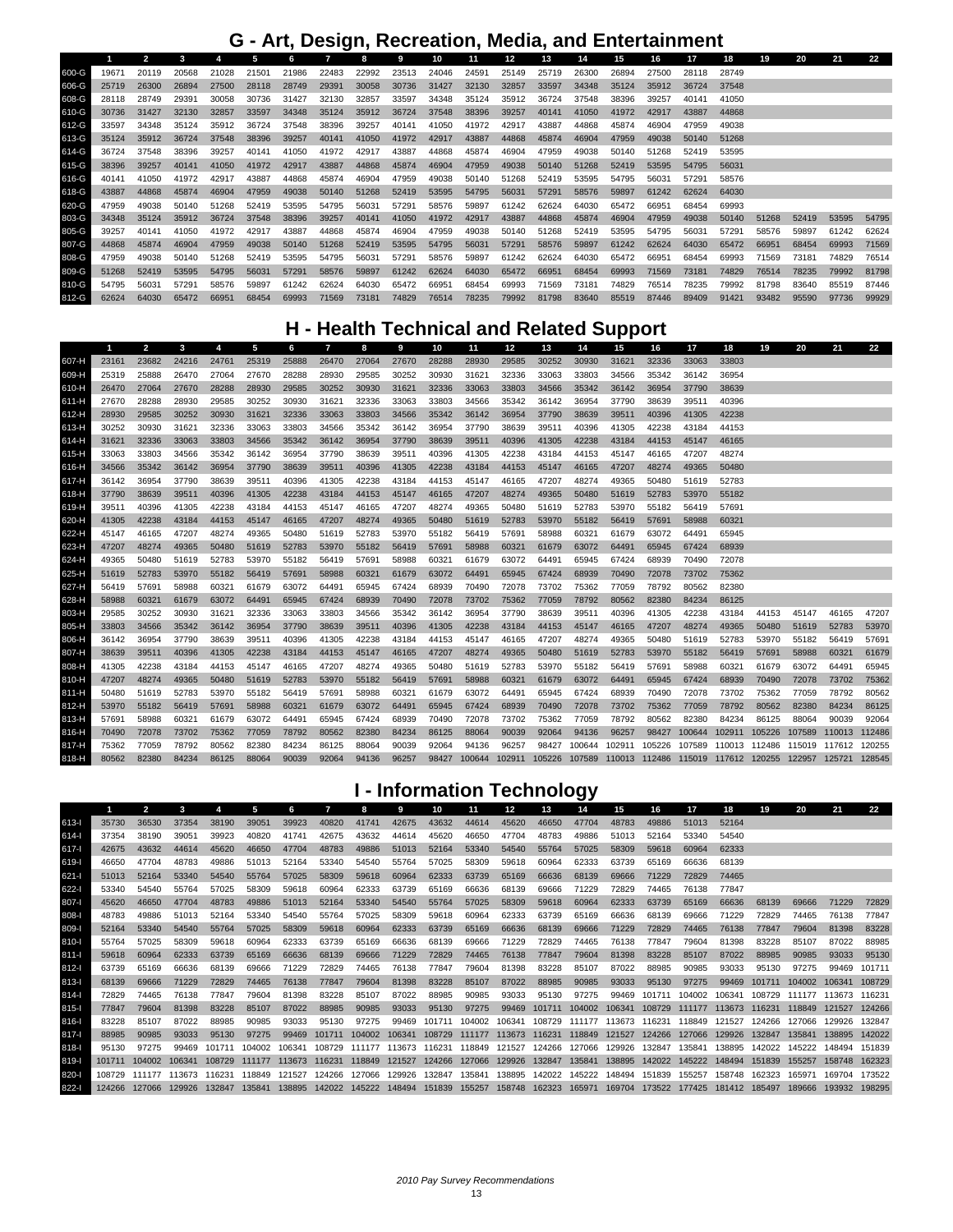|           |       | $\mathbf{2}$ |       |       |       |       |       |       |       | 10    |       | 12    | 13    | 14    | 15    | 16    | 17    | 18    | 19    | 20                          | 21    | 22    |
|-----------|-------|--------------|-------|-------|-------|-------|-------|-------|-------|-------|-------|-------|-------|-------|-------|-------|-------|-------|-------|-----------------------------|-------|-------|
| 605-J     | 23064 | 23586        | 24119 | 24664 | 25222 | 25791 | 26373 | 26967 | 27573 | 28191 | 28821 | 29476 | 30142 | 30821 | 31512 | 32227 | 32954 | 33694 |       |                             |       |       |
| 606-J     | 24119 | 24664        | 25222 | 25791 | 26373 | 26967 | 27573 | 28191 | 28821 | 29476 | 30142 | 30821 | 31512 | 32227 | 32954 | 33694 | 34457 | 35233 |       |                             |       |       |
| 607-J     | 25222 | 25791        | 26373 | 26967 | 27573 | 28191 | 28821 | 29476 | 30142 | 30821 | 31512 | 32227 | 32954 | 33694 | 34457 | 35233 | 36021 | 36833 |       |                             |       |       |
| 608-J     | 26373 | 26967        | 27573 | 28191 | 28821 | 29476 | 30142 | 30821 | 31512 | 32227 | 32954 | 33694 | 34457 | 35233 | 36021 | 36833 | 37657 | 38505 |       |                             |       |       |
| 609-J     | 27573 | 28191        | 28821 | 29476 | 30142 | 30821 | 31512 | 32227 | 32954 | 33694 | 34457 | 35233 | 36021 | 36833 | 37657 | 38505 | 39366 | 40251 |       |                             |       |       |
| 610-J     | 28821 | 29476        | 30142 | 30821 | 31512 | 32227 | 32954 | 33694 | 34457 | 35233 | 36021 | 36833 | 37657 | 38505 | 39366 | 40251 | 41160 | 42081 |       |                             |       |       |
| $611-J$   | 30142 | 30821        | 31512 | 32227 | 32954 | 33694 | 34457 | 35233 | 36021 | 36833 | 37657 | 38505 | 39366 | 40251 | 41160 | 42081 | 43026 | 43996 |       |                             |       |       |
| $612-J$   | 31512 | 32227        | 32954 | 33694 | 34457 | 35233 | 36021 | 36833 | 37657 | 38505 | 39366 | 40251 | 41160 | 42081 | 43026 | 43996 | 44989 | 46008 |       |                             |       |       |
| $613-J$   | 32954 | 33694        | 34457 | 35233 | 36021 | 36833 | 37657 | 38505 | 39366 | 40251 | 41160 | 42081 | 43026 | 43996 | 44989 | 46008 | 47038 | 48092 |       |                             |       |       |
| $614 - J$ | 34457 | 35233        | 36021 | 36833 | 37657 | 38505 | 39366 | 40251 | 41160 | 42081 | 43026 | 43996 | 44989 | 46008 | 47038 | 48092 | 49171 | 50274 |       |                             |       |       |
| $615 - J$ | 36021 | 36833        | 37657 | 38505 | 39366 | 40251 | 41160 | 42081 | 43026 | 43996 | 44989 | 46008 | 47038 | 48092 | 49171 | 50274 | 51401 | 52552 |       |                             |       |       |
| $616 - J$ | 37657 | 38505        | 39366 | 40251 | 41160 | 42081 | 43026 | 43996 | 44989 | 46008 | 47038 | 48092 | 49171 | 50274 | 51401 | 52552 | 53740 | 54952 |       |                             |       |       |
| 617-J     | 39366 | 40251        | 41160 | 42081 | 43026 | 43996 | 44989 | 46008 | 47038 | 48092 | 49171 | 50274 | 51401 | 52552 | 53740 | 54952 | 56188 | 57449 |       |                             |       |       |
| $618 - J$ | 41160 | 42081        | 43026 | 43996 | 44989 | 46008 | 47038 | 48092 | 49171 | 50274 | 51401 | 52552 | 53740 | 54952 | 56188 | 57449 | 58746 | 60067 |       |                             |       |       |
| 620-J     | 44989 | 46008        | 47038 | 48092 | 49171 | 50274 | 51401 | 52552 | 53740 | 54952 | 56188 | 57449 | 58746 | 60067 | 61424 | 62806 | 64224 | 65666 |       |                             |       |       |
| $621 - J$ | 47038 | 48092        | 49171 | 50274 | 51401 | 52552 | 53740 | 54952 | 56188 | 57449 | 58746 | 60067 | 61424 | 62806 | 64224 | 65666 | 67145 | 68660 |       |                             |       |       |
| $801 - J$ | 28191 | 28821        | 29476 | 30142 | 3082  | 31512 | 32227 | 32954 | 33694 | 34457 | 35233 | 36021 | 36833 | 37657 | 38505 | 39366 | 40251 | 41160 | 42081 | 43026                       | 43996 | 44989 |
| $803 - J$ | 32227 | 32954        | 33694 | 34457 | 35233 | 36021 | 36833 | 37657 | 38505 | 39366 | 40251 | 41160 | 42081 | 43026 | 43996 | 44989 | 46008 | 47038 | 48092 | 49171                       | 50274 | 51401 |
| $805 - J$ | 36833 | 37657        | 38505 | 39366 | 4025' | 41160 | 42081 | 43026 | 43996 | 44989 | 46008 | 47038 | 48092 | 49171 | 50274 | 51401 | 52552 | 53740 | 54952 | 56188                       | 57449 | 58746 |
| $808 - J$ | 44989 | 46008        | 47038 | 48092 | 49171 | 50274 | 51401 | 52552 | 53740 | 54952 | 56188 | 57449 | 58746 | 60067 | 61424 | 62806 | 64224 | 65666 | 67145 | 68660                       | 70199 | 71775 |
| $810 - J$ | 51401 | 52552        | 53740 | 54952 | 56188 | 57449 | 58746 | 60067 | 61424 | 62806 | 64224 | 65666 | 67145 | 68660 | 70199 | 71775 | 73387 | 75035 | 76720 | 78441                       | 80210 | 82016 |
| $812-J$   | 58746 | 60067        | 61424 | 62806 | 64224 | 65666 | 67145 | 68660 | 70199 | 71775 | 73387 | 75035 | 76720 | 78441 | 80210 | 82016 | 83858 | 85749 | 87676 | 89652                       | 91664 | 93724 |
| $814-J$   | 67145 | 68660        | 70199 | 71775 | 73387 | 75035 | 76720 | 78441 | 80210 | 82016 | 83858 | 85749 | 87676 | 89652 | 91664 | 93724 | 95833 | 97990 |       | 100196 102450 104753 107104 |       |       |

# **L - Legal**

|           |        |        |                      |       |       | 6.    |                      | 8      |       | 10.   | 11    | 12 <sup>2</sup> | 13                                                                                                                                   | 14    | 15    | 16    | 17    | 18    | 19     | 20     | 21            | 22     |
|-----------|--------|--------|----------------------|-------|-------|-------|----------------------|--------|-------|-------|-------|-----------------|--------------------------------------------------------------------------------------------------------------------------------------|-------|-------|-------|-------|-------|--------|--------|---------------|--------|
| 616-L     | 38372  | 39232  | 40117                | 41014 | 41935 | 42881 | 43850                | 44832  | 45838 | 46868 | 47922 | 49001           | 50104                                                                                                                                | 51231 | 52383 | 53558 | 54758 | 55994 |        |        |               |        |
| 618-L     | 41935  | 42881  | 43850                | 44832 | 45838 | 46868 | 47922                | 49001  | 50104 | 51231 | 52383 | 53558           | 54758                                                                                                                                | 55994 | 57255 | 58540 | 59861 | 61206 |        |        |               |        |
| 619-L     | 43850  | 44832  | 45838                | 46868 | 47922 | 49001 | 50104                | 51231  | 52383 | 53558 | 54758 | 55994           | 57255                                                                                                                                | 58540 | 59861 | 61206 | 62588 | 63994 |        |        |               |        |
| 620-L     | 45838  | 46868  | 47922                | 49001 | 50104 | 51231 | 52383                | 53558  | 54758 | 55994 | 57255 | 58540           | 59861                                                                                                                                | 61206 | 62588 | 63994 | 65436 | 66902 |        |        |               |        |
| 623-L     | 52383  | 53558  | 54758                | 55994 | 57255 | 58540 | 59861                | 61206  | 62588 | 63994 | 65436 | 66902           | 68405                                                                                                                                | 69945 | 71520 | 73132 | 74780 | 76462 |        |        |               |        |
| 624-L     | 54758  | 55994  | 57255                | 58540 | 59861 | 61206 | 62588                | 63994  | 65436 | 66902 | 68405 | 69945           | 71520                                                                                                                                | 73132 | 74780 | 76462 | 78182 | 79941 |        |        |               |        |
| $625 - L$ | 57255  | 58540  | 59861                | 61206 | 62588 | 63994 | 65436                | 66902  | 68405 | 69945 | 71520 | 73132           | 74780                                                                                                                                | 76462 | 78182 | 79941 | 81740 | 83579 |        |        |               |        |
| $811-L$   | 55994  | 57255  | 58540                | 59861 | 61206 | 62588 | 63994                | 65436  | 66902 | 68405 | 69945 | 71520           | 73132                                                                                                                                | 74780 | 76465 | 78186 | 79944 | 81737 | 83580  | 85458  | 87385         | 89349  |
| $812-L$   | 59861  | 61206  | 62588                | 63994 | 65436 | 66902 | 68405                | 69945  | 71520 | 73132 | 74780 | 76465           | 78186                                                                                                                                | 79944 | 81737 | 83580 | 85458 | 87385 | 89349  | 91361  | 93421         | 95518  |
| $814-L$   | 68405  | 69945  | 71520                | 73132 | 74780 | 76465 | 78186                | 79944  | 81737 | 83580 | 85458 | 87385           | 89349                                                                                                                                | 91361 | 93421 | 95518 | 97663 | 99857 | 102099 |        | 104402 106753 | 109153 |
| 818-L     | 89349  | 91361  | 93421                | 95518 | 97663 | 99857 | 102099               |        |       |       |       |                 | 104402 106753 109153 111613 114122 116691 119321 122012 124763 127575 130448                                                         |       |       |       |       |       | 133381 | 136386 | 139453 142592 |        |
| 820-L     |        |        | 104402 106753 109153 |       |       |       | 111613 114122 116691 | 119321 |       |       |       |                 | 122012 124763 127575 130448 133381 136386 139453 142592 145804 149088 152445 155875 159378 162966                                    |       |       |       |       |       |        |        |               |        |
| $821 - L$ |        |        |                      |       |       |       |                      |        |       |       |       |                 | 109153 111613 114122 116691 119321 122012 124763 127575 130448 133381 136386 139453 142592 145804 149088 152445 155875 159378 162966 |       |       |       |       |       |        |        | 166638 170383 | 174213 |
| 822-L     | 116691 | 119321 | 122012 124763        |       |       |       |                      |        |       |       |       |                 | 127575 130448 133381 136386 139453 142592 145804 149088 152445 155875 159378 162966 166638 170383 174213                             |       |       |       |       |       |        | 178128 | 182139        | 186236 |

### **N - Enforcement, Compliance and Protective Services**

|       |       | $\overline{2}$ | 3     | 4     | 5     | 6     | 7     | 8     | 9     | 10    | 11    | $12 \overline{ }$ | 13    | 14    | 15    | 16    | 17    | 18    | 19    | 20    | 21    | 22    |
|-------|-------|----------------|-------|-------|-------|-------|-------|-------|-------|-------|-------|-------------------|-------|-------|-------|-------|-------|-------|-------|-------|-------|-------|
| 608-N | 26894 | 27500          | 28118 | 28749 | 29391 | 30058 | 30736 | 31427 | 32130 | 32857 | 33597 | 34348             | 35124 | 35912 | 36724 | 37548 | 38396 | 39257 |       |       |       |       |
| 609-N | 28118 | 28749          | 29391 | 30058 | 30736 | 31427 | 32130 | 32857 | 33597 | 34348 | 35124 | 35912             | 36724 | 37548 | 38396 | 39257 | 40141 | 41050 |       |       |       |       |
| 612-N | 32130 | 32857          | 33597 | 34348 | 35124 | 35912 | 36724 | 37548 | 38396 | 39257 | 40141 | 41050             | 41972 | 42917 | 43887 | 44868 | 45874 | 46904 |       |       |       |       |
| 613-N | 33597 | 34348          | 35124 | 35912 | 36724 | 37548 | 38396 | 39257 | 40141 | 41050 | 41972 | 42917             | 43887 | 44868 | 45874 | 46904 | 47959 | 49038 |       |       |       |       |
| 614-N | 35124 | 35912          | 36724 | 37548 | 38396 | 39257 | 40141 | 41050 | 41972 | 42917 | 43887 | 44868             | 45874 | 46904 | 47959 | 49038 | 50140 | 51268 |       |       |       |       |
| 615-N | 36724 | 37548          | 38396 | 39257 | 40141 | 41050 | 41972 | 42917 | 43887 | 44868 | 45874 | 46904             | 47959 | 49038 | 50140 | 51268 | 52419 | 53595 |       |       |       |       |
| 616-N | 38396 | 39257          | 40141 | 41050 | 41972 | 42917 | 43887 | 44868 | 45874 | 46904 | 47959 | 49038             | 50140 | 51268 | 52419 | 53595 | 54795 | 56031 |       |       |       |       |
| 617-N | 40141 | 41050          | 41972 | 42917 | 43887 | 44868 | 45874 | 46904 | 47959 | 49038 | 50140 | 51268             | 52419 | 53595 | 54795 | 56031 | 57291 | 58576 |       |       |       |       |
| 619-N | 43887 | 44868          | 45874 | 46904 | 47959 | 49038 | 50140 | 51268 | 52419 | 53595 | 54795 | 56031             | 57291 | 58576 | 59897 | 61242 | 62624 | 64030 |       |       |       |       |
| 620-N | 45874 | 46904          | 47959 | 49038 | 50140 | 51268 | 52419 | 53595 | 54795 | 56031 | 57291 | 58576             | 59897 | 61242 | 62624 | 64030 | 65472 | 66951 |       |       |       |       |
| 621-N | 47959 | 49038          | 50140 | 51268 | 52419 | 53595 | 54795 | 56031 | 57291 | 58576 | 59897 | 61242             | 62624 | 64030 | 65472 | 66951 | 68454 | 69993 |       |       |       |       |
| 622-N | 50140 | 51268          | 52419 | 53595 | 54795 | 56031 | 57291 | 58576 | 59897 | 61242 | 62624 | 64030             | 65472 | 66951 | 68454 | 69993 | 71569 | 73181 |       |       |       |       |
| 623-N | 52419 | 53595          | 54795 | 56031 | 57291 | 58576 | 59897 | 61242 | 62624 | 64030 | 65472 | 66951             | 68454 | 69993 | 71569 | 73181 | 74829 | 76514 |       |       |       |       |
| 803-N | 32857 | 33597          | 34348 | 35124 | 35912 | 36724 | 37548 | 38396 | 39257 | 40141 | 41050 | 41972             | 42917 | 43887 | 44868 | 45874 | 46904 | 47959 | 49038 | 50140 | 51268 | 52419 |
| 806-N | 40141 | 41050          | 41972 | 42917 | 43887 | 44868 | 45874 | 46904 | 47959 | 49038 | 50140 | 51268             | 52419 | 53595 | 54795 | 56031 | 57291 | 58576 | 59897 | 61242 | 62624 | 64030 |
| 807-N | 42917 | 43887          | 44868 | 45874 | 46904 | 47959 | 49038 | 50140 | 51268 | 52419 | 53595 | 54795             | 56031 | 57291 | 58576 | 59897 | 61242 | 62624 | 64030 | 65472 | 66951 | 68454 |
| 808-N | 45874 | 46904          | 47959 | 49038 | 50140 | 51268 | 52419 | 53595 | 54795 | 56031 | 57291 | 58576             | 59897 | 61242 | 62624 | 64030 | 65472 | 66951 | 68454 | 69993 | 71569 | 73181 |
| 809-N | 49038 | 50140          | 51268 | 52419 | 53595 | 54795 | 56031 | 57291 | 58576 | 59897 | 61242 | 62624             | 64030 | 65472 | 66951 | 68454 | 69993 | 71569 | 73181 | 74829 | 76514 | 78235 |
| 810-N | 52419 | 53595          | 54795 | 56031 | 57291 | 58576 | 59897 | 61242 | 62624 | 64030 | 65472 | 66951             | 68454 | 69993 | 71569 | 73181 | 74829 | 76514 | 78235 | 79992 | 81798 | 83640 |
| 812-N | 59897 | 61242          | 62624 | 64030 | 65472 | 66951 | 68454 | 69993 | 71569 | 73181 | 74829 | 76514             | 78235 | 79992 | 81798 | 83640 | 85519 | 87446 | 89409 | 91421 | 93482 | 95590 |

### **O - Health Professional**

|       |       |       |       |       | 5     | 6     |       | 8     | 9     | 10    | 11    | 12    | 13    | 14    | 15    | 16     | 17     | 18     | 19     | 20     | 21     | 22     |
|-------|-------|-------|-------|-------|-------|-------|-------|-------|-------|-------|-------|-------|-------|-------|-------|--------|--------|--------|--------|--------|--------|--------|
| 615-O | 33742 | 34506 | 35281 | 36069 | 36881 | 37705 | 38554 | 39426 | 40311 | 41220 | 42153 | 43099 | 44068 | 45062 | 46080 | 47123  | 48177  | 49256  |        |        |        |        |
| 617-O | 36881 | 37705 | 38554 | 39426 | 40311 | 41220 | 42153 | 43099 | 44068 | 45062 | 46080 | 47123 | 48177 | 49256 | 50359 | 51486  | 52649  | 53837  |        |        |        |        |
| 619-O | 40311 | 41220 | 42153 | 43099 | 44068 | 45062 | 46080 | 47123 | 48177 | 49256 | 50359 | 51486 | 52649 | 53837 | 55049 | 56285  | 57546  | 58843  |        |        |        |        |
| 806-O | 36881 | 37705 | 38554 | 39426 | 40311 | 41220 | 42153 | 43099 | 44068 | 45062 | 46080 | 47123 | 48177 | 49256 | 50359 | 51486  | 52649  | 53837  | 55049  | 56285  | 57546  | 58843  |
| 807-O | 39426 | 40311 | 41220 | 42153 | 43099 | 44068 | 45062 | 46080 | 47123 | 48177 | 49256 | 50359 | 51486 | 52649 | 53837 | 55049  | 56285  | 57546  | 58843  | 60164  | 61521  | 62903  |
| 808-O | 42153 | 43099 | 44068 | 45062 | 46080 | 47123 | 48177 | 49256 | 50359 | 51486 | 52649 | 53837 | 55049 | 56285 | 57546 | 58843  | 60164  | 61521  | 62903  | 64321  | 65763  | 67242  |
| 809-O | 45062 | 46080 | 47123 | 48177 | 49256 | 50359 | 51486 | 52649 | 53837 | 55049 | 56285 | 57546 | 58843 | 60164 | 61521 | 62903  | 64321  | 65763  | 67242  | 68757  | 70308  | 71896  |
| 810-O | 48177 | 49256 | 50359 | 51486 | 52649 | 53837 | 55049 | 56285 | 57546 | 58843 | 60164 | 61521 | 62903 | 64321 | 65763 | 67242  | 68757  | 70308  | 71896  | 73508  | 75156  | 76853  |
| 811-O | 51486 | 52649 | 53837 | 55049 | 56285 | 57546 | 58843 | 60164 | 61521 | 62903 | 64321 | 65763 | 67242 | 68757 | 70308 | 71896  | 73508  | 75156  | 76853  | 78586  | 80356  | 82161  |
| 812-O | 55049 | 56285 | 57546 | 58843 | 60164 | 61521 | 62903 | 64321 | 65763 | 67242 | 68757 | 70308 | 71896 | 73508 | 75156 | 76853  | 78586  | 80356  | 82161  | 84016  | 85907  | 87834  |
| 813-O | 58843 | 60164 | 61521 | 62903 | 64321 | 65763 | 67242 | 68757 | 70308 | 71896 | 73508 | 75156 | 76853 | 78586 | 80356 | 82161  | 84016  | 85907  | 87834  | 89809  | 91833  | 93894  |
| 814-O | 62903 | 64321 | 65763 | 67242 | 68757 | 70308 | 71896 | 73508 | 75156 | 76853 | 78586 | 80356 | 82161 | 84016 | 85907 | 87834  | 89809  | 91833  | 93894  | 96003  | 98160  | 100366 |
| 815-O | 67242 | 68757 | 70308 | 71896 | 73508 | 75156 | 76853 | 78586 | 80356 | 82161 | 84016 | 85907 | 87834 | 89809 | 91833 | 93894  | 96003  | 98160  | 100366 | 102620 | 104935 | 107298 |
| 816-O | 71896 | 73508 | 75156 | 76853 | 78586 | 80356 | 82161 | 84016 | 85907 | 87834 | 89809 | 91833 | 93894 | 96003 | 98160 | 100366 | 102620 | 104935 | 107298 | 109710 | 112183 | 114704 |

*2010 Pay Survey Recommendations*